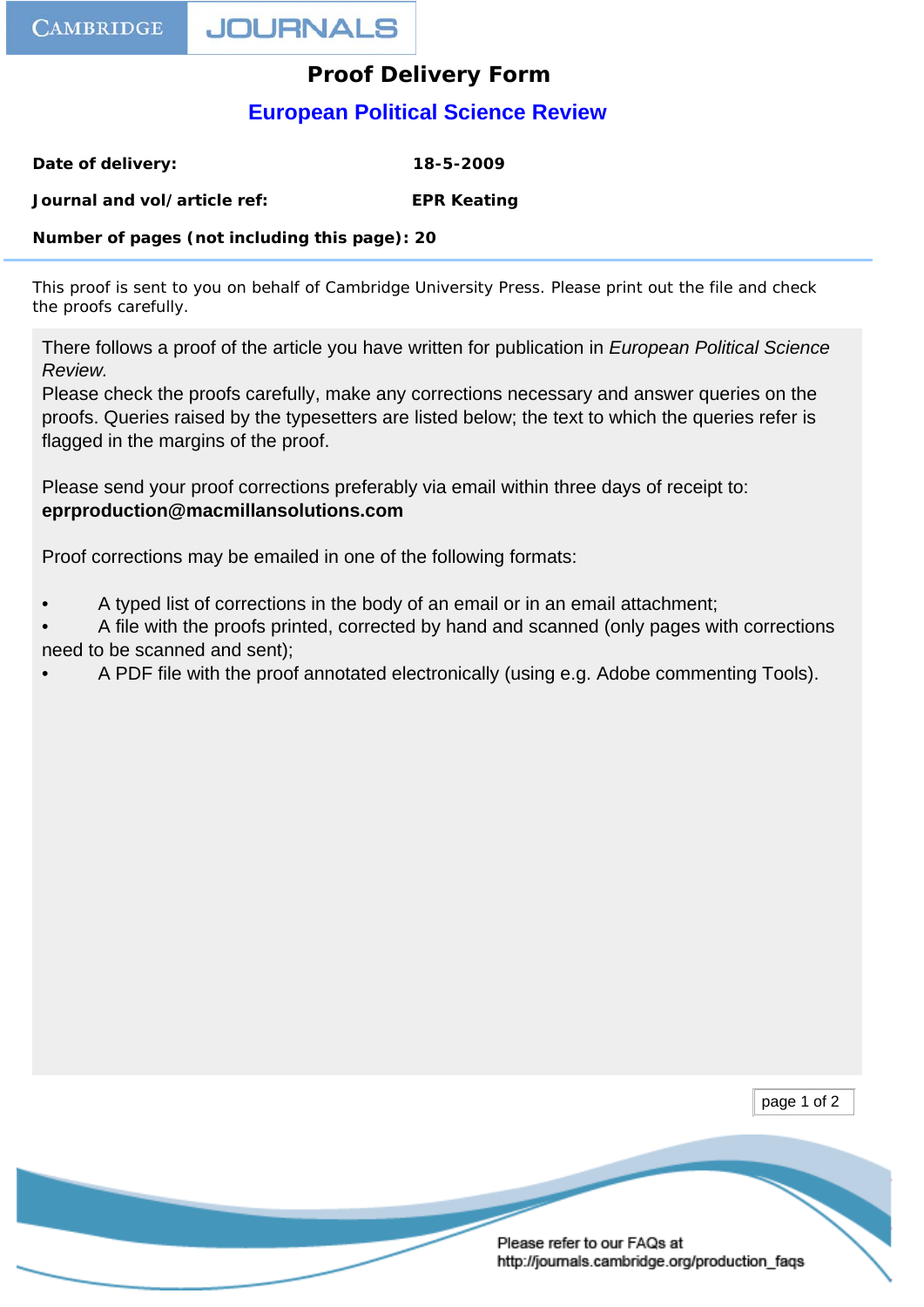## **Proof Delivery Form**

## **European Political Science Review**

Please note:

• You are responsible for correcting your proofs. Errors not found may appear in the published journal.

• The proof is sent to you for correction of typographical errors only. Revision of the substance of the text is not permitted, unless discussed with the editor of the journal.

• Please answer carefully any queries listed overleaf.

**JOURNALS** 

• A new copy of a figure must be provided if correction of anything other than a typographical error introduced by the typesetter is required.

• If you have problems with the file please contact

kstanford@cambridge.org

Please note that this pdf is for proof checking purposes only. It should not be distributed to third parties and may not represent the final published version.

**Important:** you must return any forms included with your proof**.**

## **Please do not reply to this email**

page 2 of 2

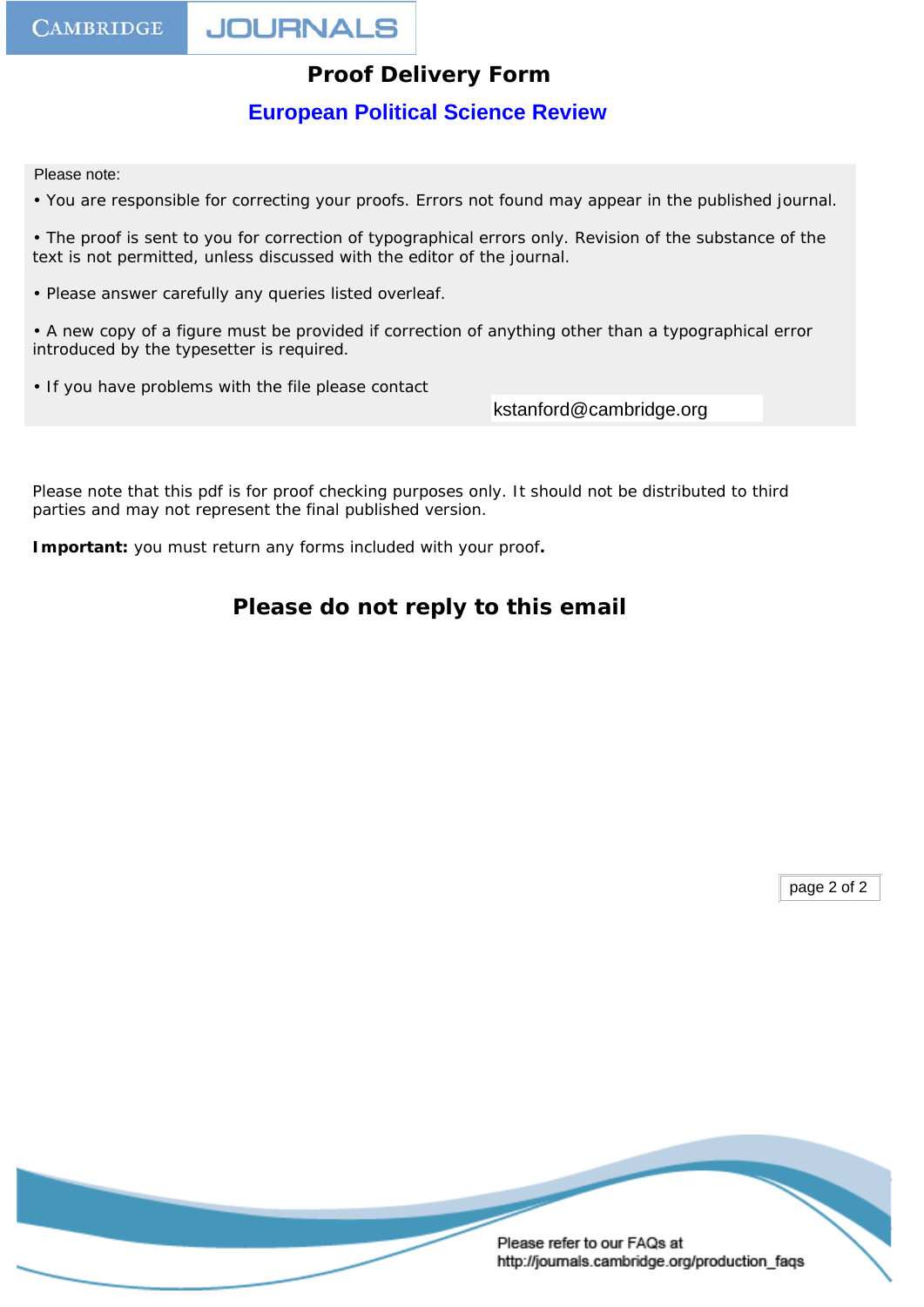| VAT REG NO. GB 823 8476 09<br>no:<br>No paper offprints are provided, but the corresponding author will be sent the pdf of the published article. Print offprints may be purchased at extra cost at<br>proof stage. Please complete this form and send it to the publisher (address below). Please give the address to which your offprints should be sent. They will<br>be despatched by surface mail within one month of publication. For an article by more than one author this form is sent to you as the first named. All |                                                                                                                                                                                                                                |
|---------------------------------------------------------------------------------------------------------------------------------------------------------------------------------------------------------------------------------------------------------------------------------------------------------------------------------------------------------------------------------------------------------------------------------------------------------------------------------------------------------------------------------|--------------------------------------------------------------------------------------------------------------------------------------------------------------------------------------------------------------------------------|
|                                                                                                                                                                                                                                                                                                                                                                                                                                                                                                                                 |                                                                                                                                                                                                                                |
|                                                                                                                                                                                                                                                                                                                                                                                                                                                                                                                                 |                                                                                                                                                                                                                                |
|                                                                                                                                                                                                                                                                                                                                                                                                                                                                                                                                 |                                                                                                                                                                                                                                |
|                                                                                                                                                                                                                                                                                                                                                                                                                                                                                                                                 |                                                                                                                                                                                                                                |
|                                                                                                                                                                                                                                                                                                                                                                                                                                                                                                                                 |                                                                                                                                                                                                                                |
|                                                                                                                                                                                                                                                                                                                                                                                                                                                                                                                                 | Offprints to be sent to (print in BLOCK CAPITALS): continuous contract to the sense of the sense of the sense of the sense of the sense of the sense of the sense of the sense of the sense of the sense of the sense of the s |
|                                                                                                                                                                                                                                                                                                                                                                                                                                                                                                                                 |                                                                                                                                                                                                                                |
|                                                                                                                                                                                                                                                                                                                                                                                                                                                                                                                                 |                                                                                                                                                                                                                                |
|                                                                                                                                                                                                                                                                                                                                                                                                                                                                                                                                 |                                                                                                                                                                                                                                |
| <b>200</b><br>£309<br>£399<br>£494<br>£599                                                                                                                                                                                                                                                                                                                                                                                                                                                                                      | per 50 extra<br>£68<br>£109<br>£120<br>£131<br>£20                                                                                                                                                                             |
|                                                                                                                                                                                                                                                                                                                                                                                                                                                                                                                                 |                                                                                                                                                                                                                                |
|                                                                                                                                                                                                                                                                                                                                                                                                                                                                                                                                 |                                                                                                                                                                                                                                |
| If you live in Belgium, France, Germany, Ireland, Italy, Portugal, Spain or Sweden and are not registered for VAT we are required to charge VAT at the rate<br>applicable in your country of residence. If you live in any other country in the EU and are not registered for VAT you will be charged VAT at the UK rate.                                                                                                                                                                                                       |                                                                                                                                                                                                                                |
|                                                                                                                                                                                                                                                                                                                                                                                                                                                                                                                                 |                                                                                                                                                                                                                                |
| Payment by someone else. Please enclose the official order when returning this form and ensure that when the order is                                                                                                                                                                                                                                                                                                                                                                                                           |                                                                                                                                                                                                                                |
|                                                                                                                                                                                                                                                                                                                                                                                                                                                                                                                                 |                                                                                                                                                                                                                                |
|                                                                                                                                                                                                                                                                                                                                                                                                                                                                                                                                 |                                                                                                                                                                                                                                |
| <b>Card Verification Number:</b>                                                                                                                                                                                                                                                                                                                                                                                                                                                                                                |                                                                                                                                                                                                                                |
| The card verification number is a 3 digit number printed on the back of your Visa or Master card, it appears after and to the right of your card number. For                                                                                                                                                                                                                                                                                                                                                                    |                                                                                                                                                                                                                                |
| American Express the verification number is 4 digits, and printed on the front of your card, after and to the right of your card number.<br>Amount<br>(Including VAT                                                                                                                                                                                                                                                                                                                                                            |                                                                                                                                                                                                                                |
|                                                                                                                                                                                                                                                                                                                                                                                                                                                                                                                                 | All enquiries about offprints should be addressed to the publisher: Journals Production Department, Cambridge University<br>£104                                                                                               |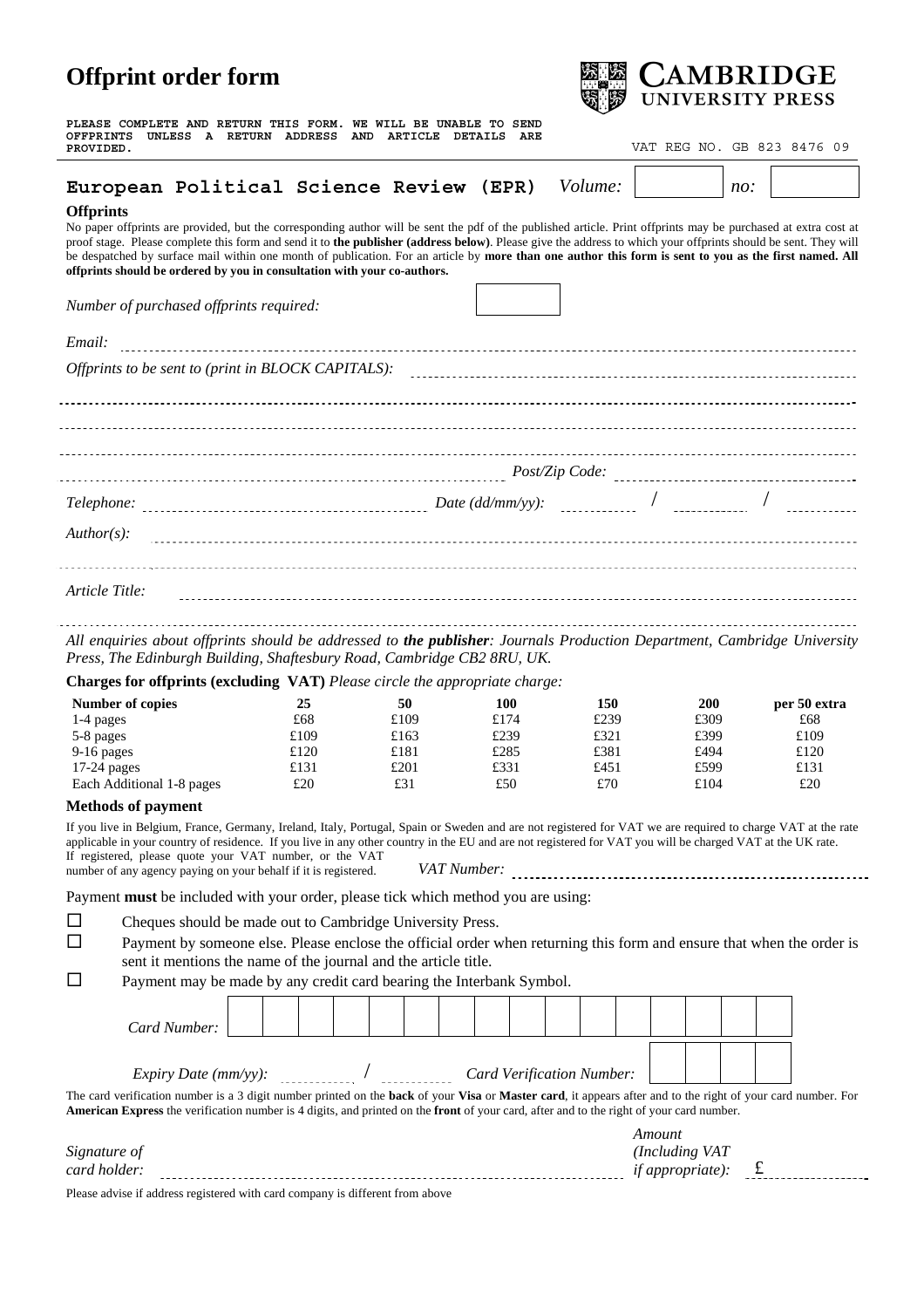## **QUERY FORM**

| <b>European Political Science Review</b> |                 |  |  |
|------------------------------------------|-----------------|--|--|
| <b>Manuscript ID</b>                     | $[Art. Id: ] -$ |  |  |
| Author                                   |                 |  |  |
| Editor                                   |                 |  |  |
| <b>Publisher</b>                         |                 |  |  |

### **Journal: European Political Science Review**

**AUTHOR: The following queries have arisen during the editing of your manuscript. Please answer queries by making the requisite corrections at the appropriate positions in the text.** 

| Query No.<br>Nature of Query |                                                                                                                        | <b>Author's Response</b> |
|------------------------------|------------------------------------------------------------------------------------------------------------------------|--------------------------|
|                              | 'Keohane, King and Verba (1994)' has been corrected to 'King et                                                        |                          |
| Q1                           | al. (1994)', as per the reference list. Please confirm if the change                                                   |                          |
| is ok.                       |                                                                                                                        |                          |
| Q2                           | In footnote 1, 'KKV' has been corrected to 'King et al.', in light                                                     |                          |
|                              | of the previous correction. Please confirm if the change is ok.                                                        |                          |
| Q <sub>3</sub>               | In the sentence 'Case studies, small', 'n.' has been corrected to                                                      |                          |
|                              | 'number'. Please confirm if the change is ok.                                                                          |                          |
| Q4                           | 'Brady and Collier, 2006' has been corrected to 'Brady and                                                             |                          |
|                              | Collier, 2004', as per the reference list. Please confirm if the                                                       |                          |
| change is ok.                |                                                                                                                        |                          |
| Q <sub>5</sub>               | Please confirm if the suggested running title is ok.                                                                   |                          |
| Q <sub>6</sub>               | 'Fukayama, 1992' has been corrected to 'Fukuyama, 1992', as                                                            |                          |
|                              | per the reference list. Please confirm if the change is ok.                                                            |                          |
| Q7                           | Please provide the expansion for REF.                                                                                  |                          |
| Q <sub>8</sub>               | 'March and Olson, 1984, 1989' has been corrected to 'March and                                                         |                          |
|                              | Olsen, 1984, 1989', as per the reference list. Please confirm if the                                                   |                          |
| change is ok.                |                                                                                                                        |                          |
| Q <sub>9</sub>               | 'Rhodes and Bevir (2006)' is not listed under references. Please                                                       |                          |
|                              | provide the complete publication details, or delete from text.                                                         |                          |
| Q10                          | 'Mahony and Rueschemeyer's (2003)' has been corrected to                                                               |                          |
|                              | 'Mahoney and Rueschemeyer's (2003)', as per the reference list.                                                        |                          |
|                              | Please confirm if the change is ok.                                                                                    |                          |
| Q11                          | In footnote 12, 'Mahoney and Rueschemeyer, 2002' has been<br>corrected to 'Mahoney and Rueschemeyer, 2003', as per the |                          |
|                              | reference list. Please confirm if the change is ok.                                                                    |                          |
| Q12                          | 'Passi, 2002' has been corrected to 'Paasi, 2002', as per the                                                          |                          |
|                              | reference list. Please confirm if the change is ok.                                                                    |                          |
| Q13                          | 'Bhaskar (2002)' is not listed under references. Please provide                                                        |                          |
|                              | the complete publication details or delete from the reference list.                                                    |                          |
| Q14                          | 'Flyvberg, 2001' has been corrected to 'Flyvbjerg, 2001', as per                                                       |                          |
|                              | the reference list. Please confirm if the change is ok.                                                                |                          |
| Q15                          | Footnote 17 displays an excerpt from 'Bhaskar, 2002' which is                                                          |                          |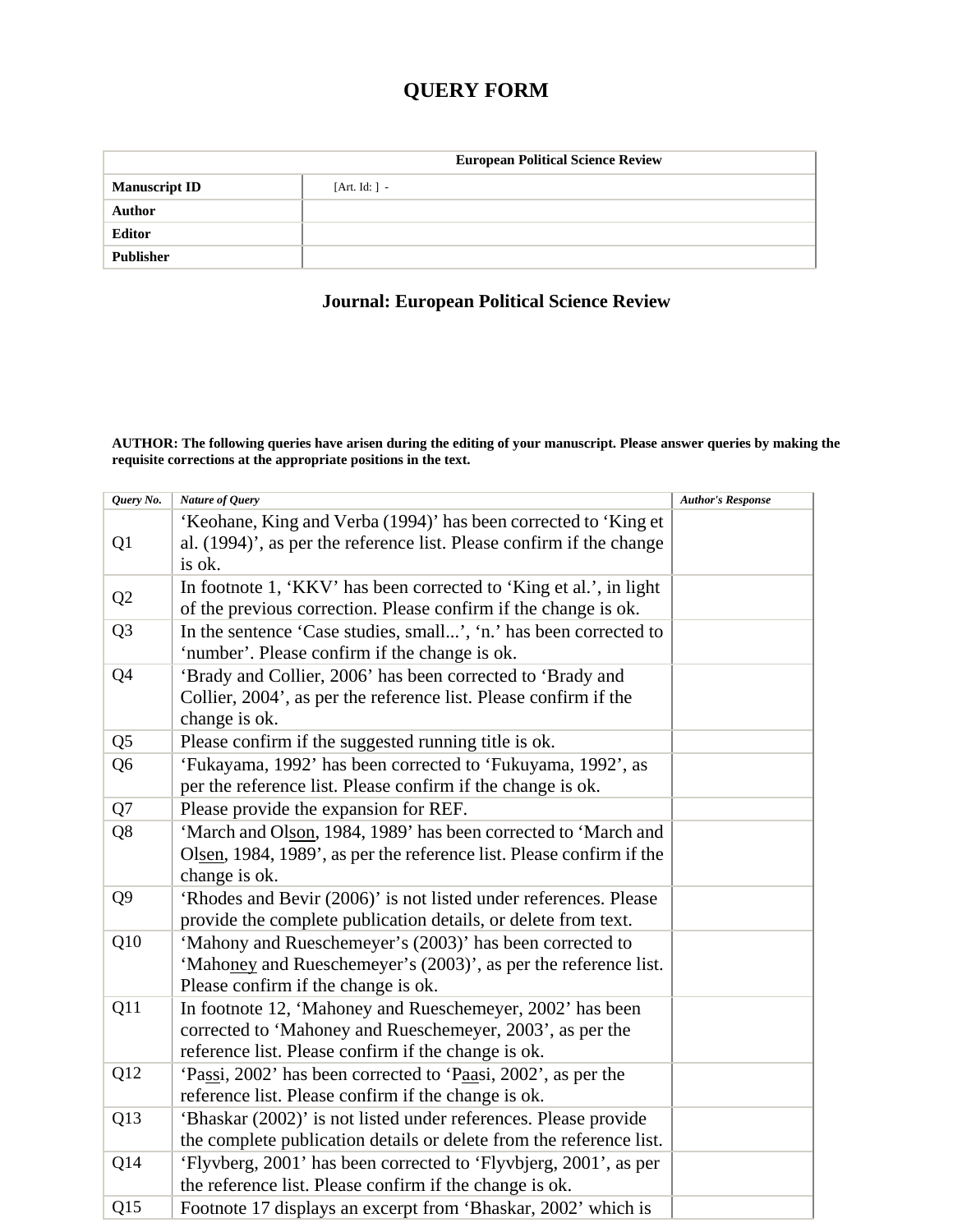|     | not listed under references. Please provide the complete              |  |
|-----|-----------------------------------------------------------------------|--|
|     | publication details or delete the footnote.                           |  |
| Q16 | 'Mahoney and Rueschemeyer (2004)' has been corrected to               |  |
|     | 'Mahoney and Rueschemeyer (2003)', as per the reference list.         |  |
|     | Please confirm if the change is ok.                                   |  |
| Q17 | The year for 'Adams et al.' has been inserted from its text           |  |
|     | citation. Please check and confirm if the insertion is correct.       |  |
| Q18 | Please provide the page range for 'Adams et al., 2004'.               |  |
| Q19 | Please provide the page range for 'Bache and Flinders, 2004'.         |  |
| Q20 | Please provide the page range for 'Baubcock, 2008'.                   |  |
| Q21 | Please provide the page range for 'Bevir, 2008'.                      |  |
| Q22 | Please provide the page range for 'Bray, 2008'.                       |  |
| Q23 | Please provide the page range for 'Fullbrook, 2006'.                  |  |
| Q24 | Please provide the page range for 'Jenkins, 2006'.                    |  |
| Q25 | Please provide the page range for 'Kratochwil, 2008'.                 |  |
| Q26 | Please provide the page range for 'Lichbach, 1997'.                   |  |
| Q27 | Please provide the page range for 'Mahoney and Rueschemeyer,          |  |
|     | 2003'.                                                                |  |
| Q28 | Please provide the page range for 'Pizzorno, 2008'.                   |  |
| Q29 | Please provide the page range for 'Ross, 1997'.                       |  |
| Q30 | 'Seligson, 2002' is not cited in the text. Please cite in the text or |  |
|     | delete from the reference list.                                       |  |
|     |                                                                       |  |
|     |                                                                       |  |
|     |                                                                       |  |
|     |                                                                       |  |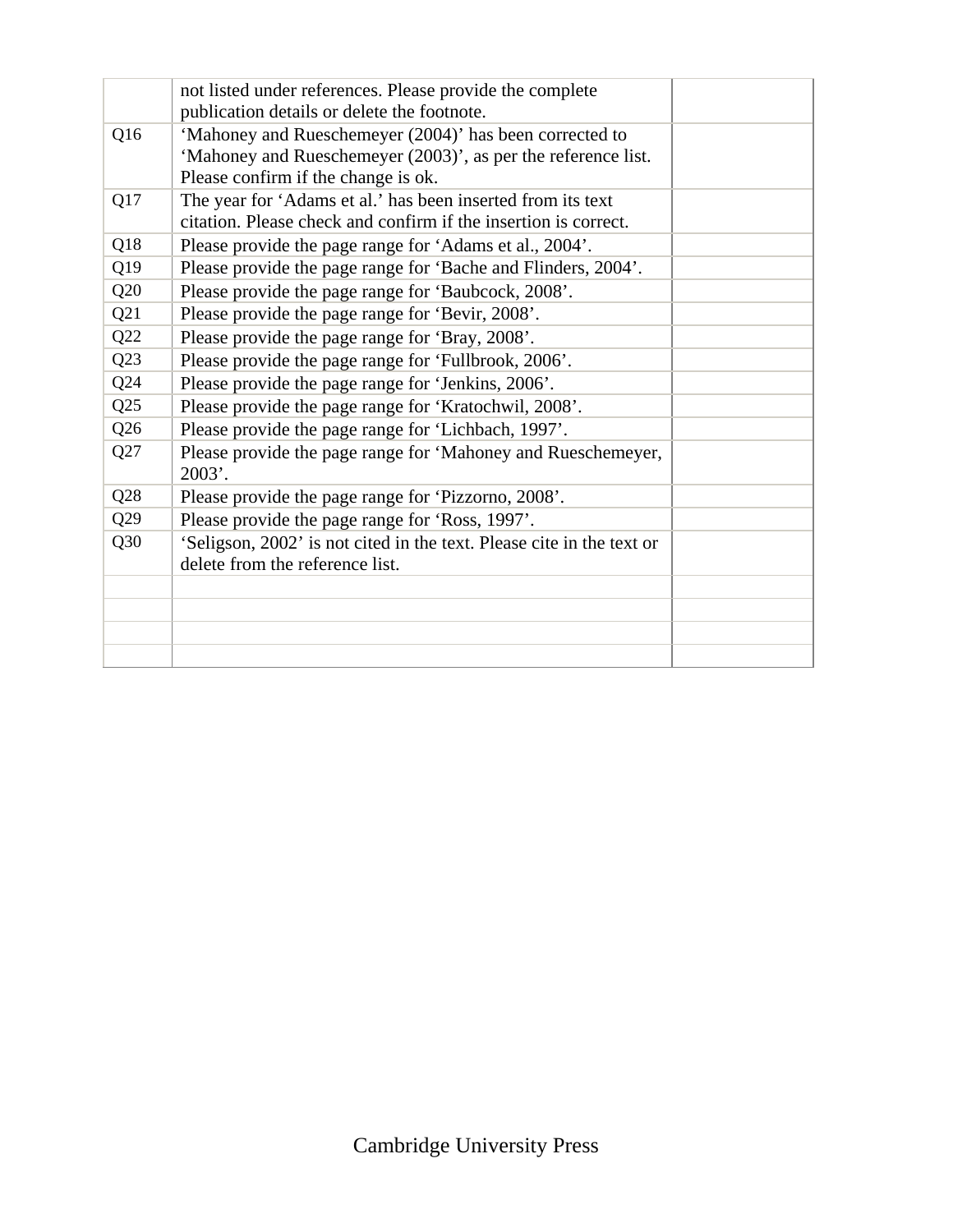# Putting European political science back together again

#### MICHAEL KEATING \*

Department of Political and Social Sciences, European University Institute, Badia Fiesolana, Domenico di Fiesole, Italy

Political science is the product of modernity and the nation-state. A dominant tradition within it has striven for a positivistic and universal form of understanding, based on the individual actor. Developments in recent years have questioned our understanding of modernity, universalism, science, and the nation-state. Political science has responded in two ways: by reinforcing the positivist approach, or by adopting various forms of intepretivism. This has created an artificial division within the discipline. Political scientists can overcome this artificial divide by looking outside the discipline. There are promising developments in this direction but these are inhibited by trying to confine them within the dominant positivist mode. They have also responded by borrowing from neighbouring disciplines, but in doing so, they have too often appropriated concepts in simplified form or coined empty concepts. They need to take neighbouring disciplines more seriously and work across disciplinary boundaries. A pluralistic approach is possible, which neither seeks a grand synthesis of all the social sciences, nor sees them as independent and self-standing, but which encourages cross-fertilization and combinations of approaches. The existence of distinct European national and disciplinary traditions, far from being an obstacle to the development of the discipline, gives European political scientists an advantage.

Keywords: political science; interpretive approaches; epistemology

#### Modernism, politics and science, and the nation-state

Political *science* is the product of the modern era, specifically the nineteenth and twentieth centuries, and these account for the affinity with the natural sciences, with their laws and regularities. This conception is challenged periodically by those who locate it among the softer disciplines of the humanities (Grofman, 2007). The positivist mainstream insist that political science should (a) be paradigmatic, with a unified ontology, epistemology, and methodology; (b) adhere to methods and standards akin to those of the natural sciences; (c) be cumulative. This is unambiguously<br>
articulated in King et al. (1994)<sup>1</sup> who indicate that research should aim at descriptive articulated in King *et al.* (1994),<sup>1</sup> who indicate that research should aim at descriptive knowledge of the real world, or at causal inference. The ontology and epistemology

<sup>\*</sup> E-mail: keating@eui.eu

 $1$  It may seem unfair to take a single book to represent a whole approach, but King et al. state their position very explicitly and have been the basis for the training of a generation of political science PhDs. This is no straw man.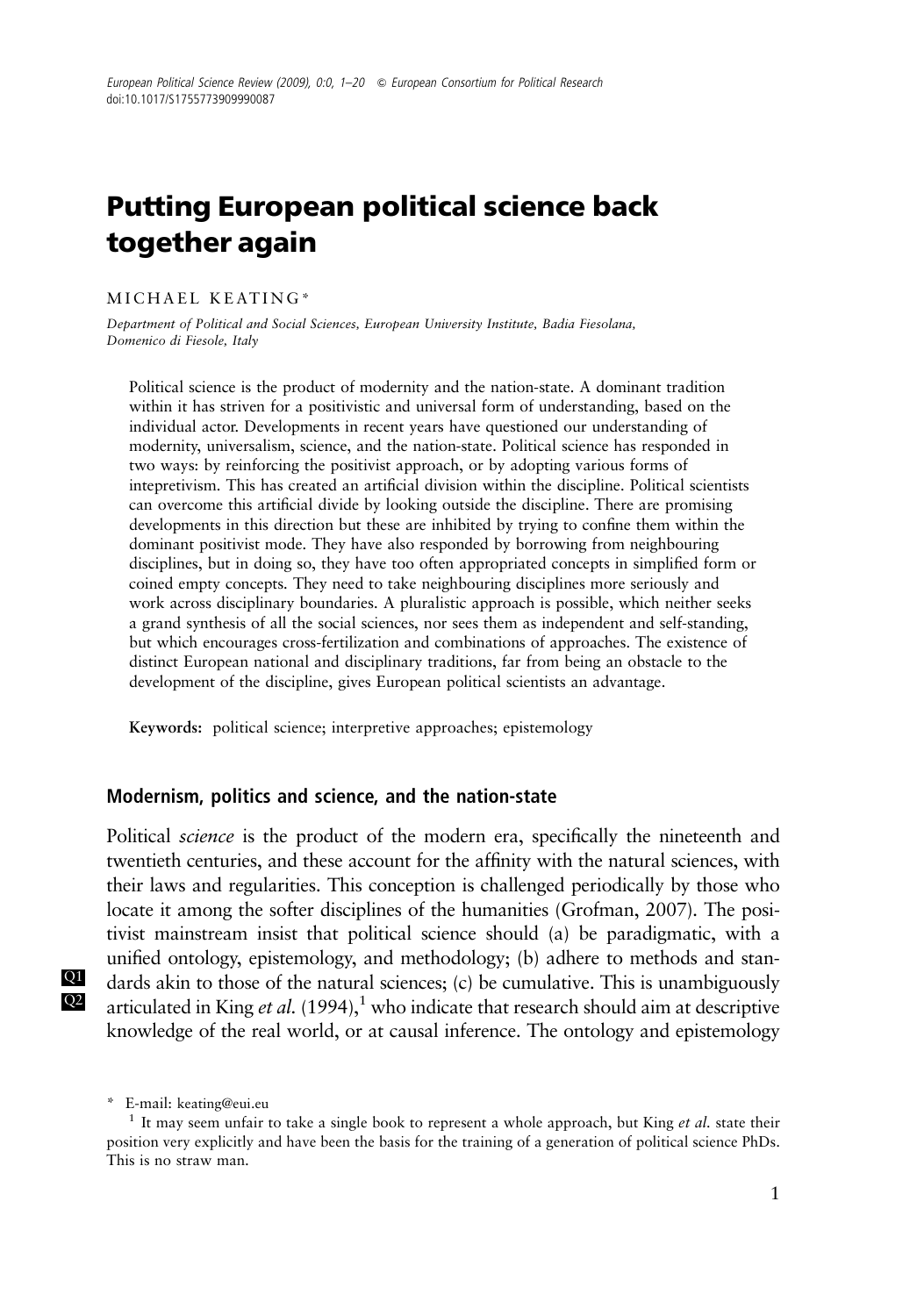are realist and positivistic, in that the social world exists and we can have direct knowledge of it. The world is characterized by regularities and rules such that we can establish causal relations between events. Values can and should be strictly distinguished from facts. Theories should be generated deductively but then tested empirically. The basic unit of analysis is the individual. Within this overall approach, there is room for methodological pluralism. Case studies, small number comparisons,  $\overline{Q3}$ historical approaches all have their place, but subject to the basic logic of seeking universal explanations based on causal inference (Brady and Collier, 2004).  $Q4$ 

Another modernist legacy is the search for universalism, reinforced during the behavioural revolution of the 1940s and 1950s. The basic tenet is that human nature is essentially the same everywhere and that the same causes will produce the same effects in any location. While this is essentially a scientific tenet, it was underpinned by a normative liberalism and a desire to combat older stereotypes about 'national characters' or racial and ethnic differences.

Less often noticed was another modernist legacy, in the form of the nation-state. It is the state that largely defines the subject of political science, yet the concept was rarely subject to critical analysis. It has two quite distinct meanings. In one sense it means an order in which the state is aligned with an underlying nation. The other sense, in both comparative politics and international relations, refers to the sovereign state as the basis of domestic and international order. The only link between the two is provided by the doctrine of nationalism, which holds that the sovereign state should be congruent with the nation. Yet nationalism was neglected as a field of study after the Second World War and few people seemed to notice the discrepancy. In so far as it was analysed, the nation-state was widely seen as the path not only to modernity but also to universalism, as polities integrated and overcame internal differences, first in the West and then in the rest of the world.

These trends were particularly pronounced in the United States, often seen as the harbinger of modernity. In the study of American domestic politics, where the interest-group pluralist perspective prevailed, the state tended to be defined away or disaggregated into a set of agencies interacting with groups and each other. This contrasts with continental European or even British traditions, where the state has a being and role distinct from society. In the study of international relations, by contrast, American scholars tended to give states a supreme importance, treating them, in the realist perspective, as unitary actors. Yet, different though they seem in their ontological assumptions, these internal and external perspectives on the state led in the same direction, to a view of politics as the interaction of self-interested and rational actors, whether these be individual citizens or states. Culture and tradition were important in neither case, and motivation was usually assumed to be unproblematic.

Political science now has to face the loss of the certainties that were scientific realism, the modernization paradigm, and the nation-state. The affinities with the natural sciences have been difficult to sustain as the natural sciences have moved on. More sophisticated social scientists incorporate post-Einsteinian physics to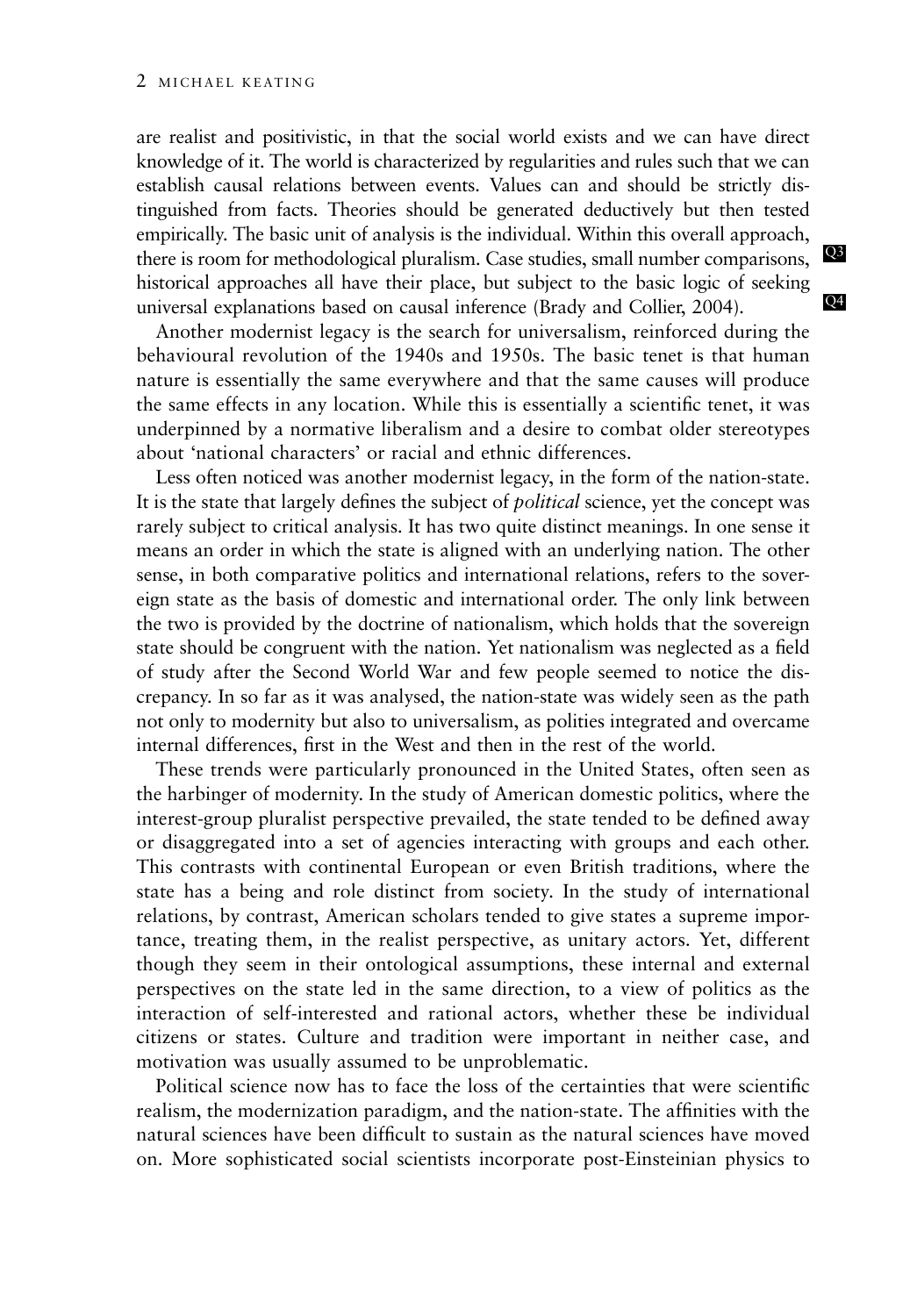Q5

account for indeterminacy, but this merely reinforces the affinity to the natural sciences. Others have looked to the biological sciences, emphasizing evolution, which retains the idea that behaviour can be explained but abandons the hope of prediction. This might be criticized as more of the same thing, as political science latches onto whatever the leading-edge natural science is at any given time. Indeed, social scientists have dabbled with evolution before, in the form of social Darwinism.

Classical modernization theory, with its optimistic predictions about convergence and integration, enjoyed a brief revival at the end of the Cold War with the 'end of history' Q6 (Fukuyama, 1992) debate, but soon succumbed to the evidence that the world was a diverse place, that social and political evolution can follow different tracks, and that individual actors are socially embedded. Normative universalism has been questioned as the imposition of western values on other societies and the progressive side of politics is more likely to champion diversity, while it is often the political right that insists on universality.

Challenges have also emerged to both meanings of the nation-state. The state has experienced a loss of ontological distinctiveness as it is penetrated and limited from above, below, and laterally. Spatial rescaling means that functional systems no longer correspond to boundaries of states (to the extent that they ever did). Boundaries between the state and market and between state and civil society are shifting. The autonomy of governments is curtailed. The easy linking of state and nation is challenged by new nationalisms, and the legitimacy of the state order called into question (Keating, 2001). These changes pose a challenge to all the social sciences but particularly to political science, since they call into question the distinctiveness of the political, its focus on the state and what it does, and previously unquestioned assumptions about legitimacy.

The erosion of the certainties underlying positivist political science has encouraged scholars from alternative perspectives, by definition more difficult to label since they dispute the very certainties on which mainstream political science relies, but who generally argue the following. The nature of the world is problematic and it is unobservable directly; thus, we are dependent on our own interpretations. Human behaviour is not caused in the sense that physical events are, but is unpredictable, since human beings exercise free will, and have the ability to reflect on themselves and their relationship with the world. Normativity is built into the very concepts that we use so that the fact–value distinction disintegrates. Approaches in the social sciences are incommensurate; thus we can never prove that one theory is right and conclude that its rivals are therefore wrong. Modernity is just one model of society, containing its own hidden normativity and the state is not a neutral arena for group competition. Work in this tradition emphasizes contingency, reflexivity, and interpretation in a double sense, in that actors interpret the world and social scientists interpret their interpretations.<sup>2</sup>

<sup>2</sup> A further complication is Giddens' (1976) 'double hermeneutic', in which social scientists' ideas filter back to the population.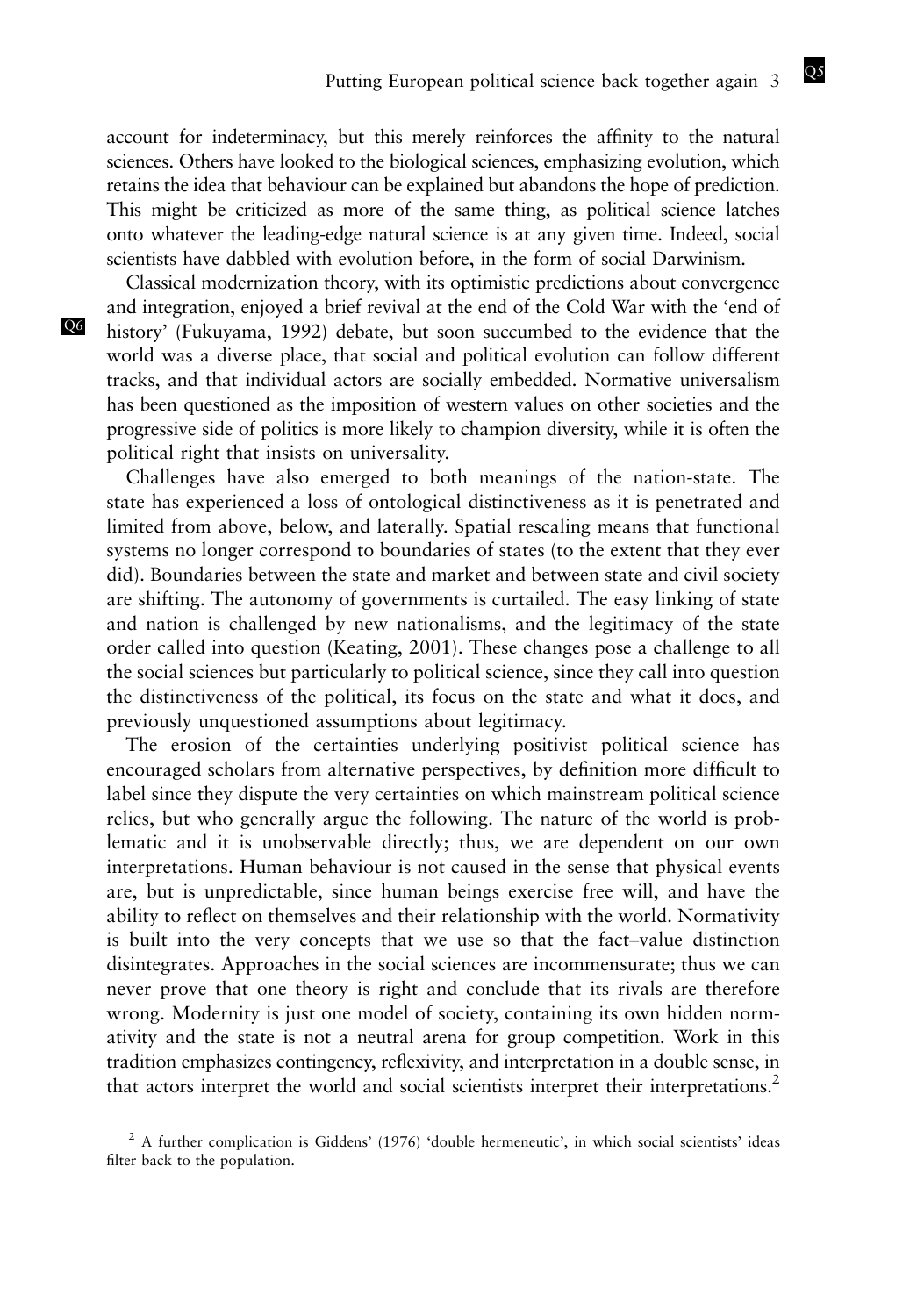Exponents of these approaches may call themselves constructivists, emphasizing the way in which our understanding of the world is built on concepts not realities; or intepretativists, who emphasize that our knowledge of the world is built from interpretation and that we should seek understanding rather than causal explanation. More radical approaches, which might be brought under the broad umbrella of post-modernism (REF), question the scientific basis of knowledge,  $\mathbb{Q}$ universalism, and the notion of progress.

There are five distinct issues, or levels, in this argument. First is ontology, or what we know and how we conceptualize it. Second is epistemology, or how we know it. Third is methodology, or how we approach the study of it. Fourth is methods, which are merely ways of gathering data. Fifth is theory, or our working assumptions and frames of analysis about human behaviour. There is no necessary one-to-one correspondence among these levels. Realist ontology takes the existence of the world as axiomatic but does not entail the epistemological proposition that we can know it directly. Neither of these entails the positivist conception of the world as ordered. All of these, in turn, are independent of theoretical propositions about causes and linkages. Methods for their part are merely ways of acquiring data and are independent again. These are all connected only through methodology, which takes a research question and a theory, and seeks to convert it into something researchable.

However, in much of the debate, options are reduced to a dualist choice between 'quantitative' and 'qualitative' 'methods', in which questions of ontology, epistemology, methodology, and methods are all subsumed. The vocabulary could hardly be more misleading, since the 'qualitativists' often use statistical techniques to measure texts, while the quantitativists accept interview material and case studies, as long as they are used to sustain their central positivist-causal model. The term 'qualitative' itself is used in two quite different senses. One has to do with ontology and epistemology, and equates with interpretivist or constructivist approaches. The other refers to methods in the narrowest sense (as the gathering of data) and is used by positivists to embrace the use of non-quantitative analysis as a source of data about a social world that is given a real existence. The Manichean division between 'quantitative' and 'qualitative' approaches is, however, self-sustaining intellectually and politically. The resulting schools (or factions) do not always coincide with the real choices to be made in political research. Rather, like political parties, the schools include a diverse constituency of support, sustained by common identity and community. Indeed, they include some rather illogical matchings.

For example, rational choice theorists tend to make common cause with ontological realists and epistemological positivists, despite the fact that the former depend on a stylized representation of the world based on a conceptual scheme that has no necessary relationship to the world revealed by observation and their arguments. Based as they usually are on restricted assumptions, they are typically impossible to falsify empirically. Yet, Marsh and Stoker (1995: 290) write uncritically that  $\ldots$  within the discipline there are authors utilising perspectives as diverse as rational choice theory and discourse analysis. The former operates from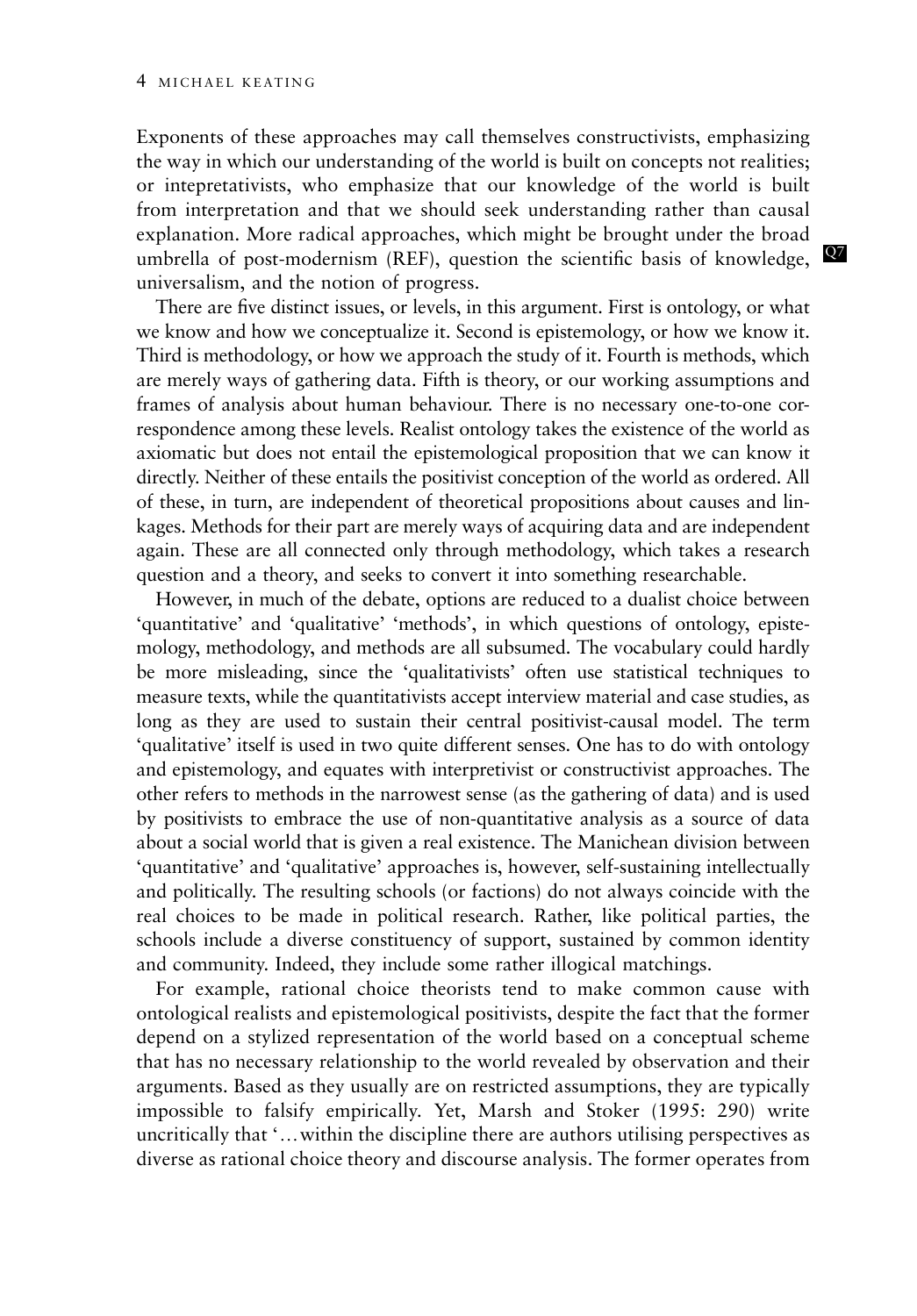a positivist epistemological position and emphasises quantitative analysis; the latter operates from a relativist epistemological position and concentrates on qualitative analysis.'

Another anomaly arises in rational choice approaches, where analysts emphasize the actor as central and focus on *choice* but then demonstrate how his/her actions can be predicted from theory, thus lining up with the determinists (Hay, 2002). 'Realists' in international relations create a stylized world in which the state is reified and endowed with interests, yet they are often allied with positivists, who are normally methodological individualists (see below). It seems to be an outcome of disciplinary politics that their principal opponents have been 'constructivists'. The factional division is further reinforced by the tendency to caricature other approaches and to simplify the work of the classical scholars in order to demonstrate the distinctiveness of one's own approach.3 This is happening at a time when political science is already losing its distinctiveness in subject matter and methodology.

One result is a misleading division within the discipline and a series of arguments where there could be cross-fertilization and complementarity. Another one, especially within the positivist tradition, is an emphasis on patrolling the boundaries with adjacent disciplines so that political science can maintain its professional status, and, consequently, solutions to new problems are sought within itself. There is a strong reductionist tendency stemming from the effort to model the political process and find parsimonious theories. The inadequacy of these theories then leads to their extension by the rediscovery of old concepts. So the state, or history, or ideas are 'brought back in'.

Another is the coining of new concepts, which seem to be born without a shared meaning (and not just stretched afterwards). Often it is not clear, when a new concept is used, whether it refers to a new state of the world (after the demise of the nation-state), to something that was always there but we have just discovered, or a new way of describing old ideas. The term 'governance' has numerous meanings (Pierre and Peters,  $2000$ );<sup>4</sup> indeed, it is used widely both by interpretivists and positivists, on the basis of very different ontological foundations. Meanings include an overarching one (of which government is part), a narrow one (as a sub-branch of government), and one in which governance is replacing government, but all seem to emphasize a lack of hierarchy and the old structural configurations of power. All seem to point to a conceptual gap where politics,

 $3$  Bevir and Rhodes' (2003) 'Westminster model' of government was recognized as a caricature when I was an undergraduate, forty years ago. Multilevel governance similarly seems to rely on a highly stylized model of the twentieth-century state.

<sup>4</sup> Pierre and Peters (2000: 27) write, 'Governance is a useful concept not least because it is sufficiently vague and inclusive that it can be thought to embrace a variety of different approaches and theories, some of which are even mutually contradictory. While it is true that some of these approaches do contain some general idea of supplying direction to the economy and society, the number of different ways in which this is seen to occur means that when someone says that he or she adopts a governance approach, this is the beginning, rather than the end, of the discussion.'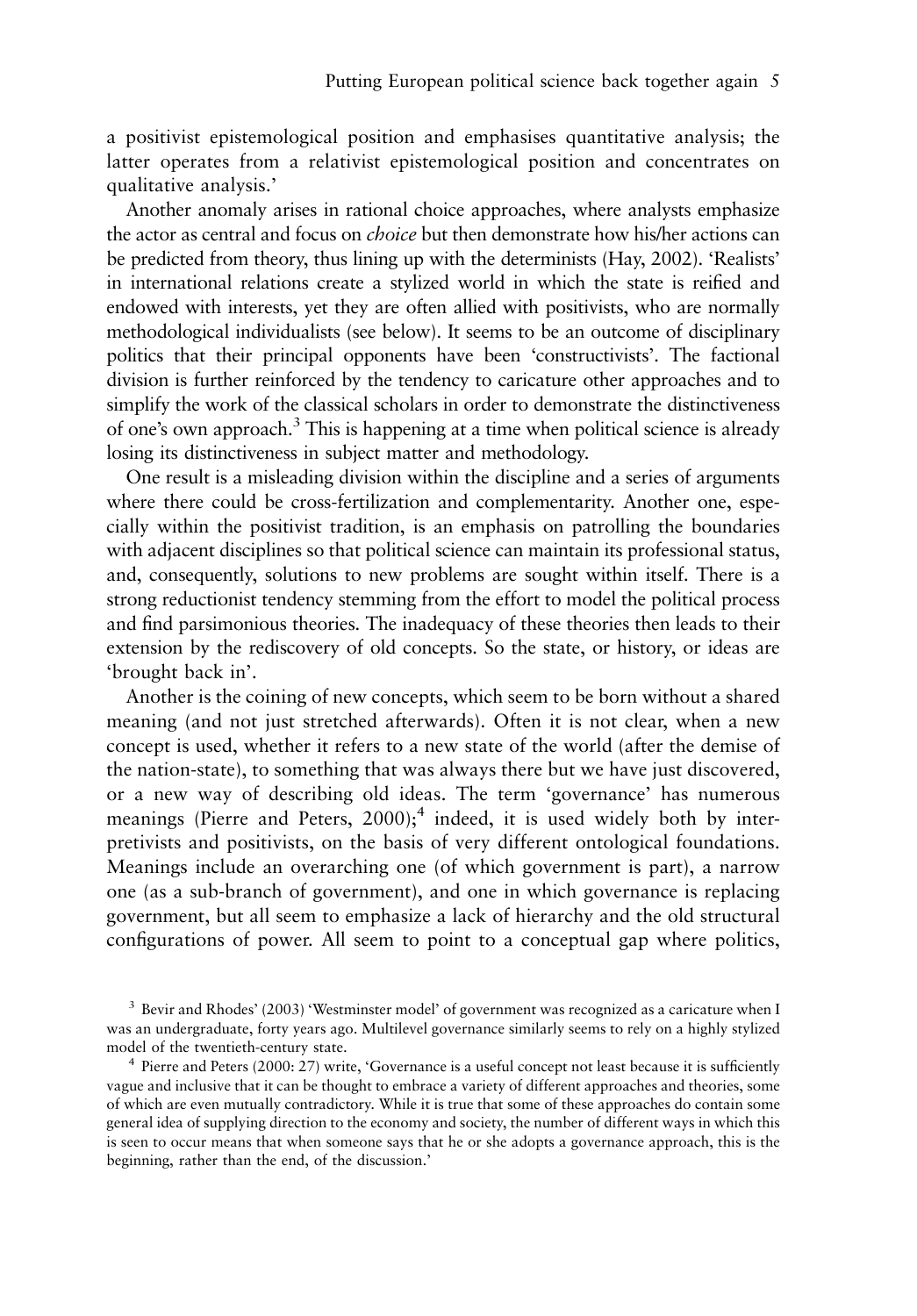government, and the state used to be. 'Stakeholders' is a concept that lies somewhere between citizens (of a polity) and interest groups (which do not require a polity). 'Globalization' was another master concept that has often seemed to mean everything and nothing, although it has recently begun to go out of fashion as social scientists have realized its lack of precision or explanatory value. 'Social capital', borrowed from sociology, has also been stretched a long way, to fill the void where traditional institutions and behaviour used to be. The ideas of 'construction' or 'social construction' are stretched to cover almost everything (Hacking, 1999).

One effect of extending reductionist models to 'bring back in' other elements or coin new concepts is a re-invention of concepts that are already developed in other disciplines. Political scientists could profit from engaging with these disciplines more seriously. Crossing boundaries can also, paradoxically, allow political scientists to gain some internal coherence and find more middle ground in shared concepts. Too often, however, when political science borrows from adjacent disciplines, the ideas are simplified, reduced, or reformulated so as to fit the dominant positivist and individualist approach, and maintain the boundaries of the discipline. Below are three directions in which political science could go to enrich its conceptual and methodological tools, accepting the limits of scientific positivism without falling into post-modern scepticism, and find some middle ground. The first concerns the relationship of the individual to the collectivity, a core concern of sociology and anthropology; the second brings in time and space; and third points to the incorporation of critical realist epistemology and of normativity, from philosophy into empirical research. Many of the same debates are occurring within the adjacent disciplines and, while they may not have reached more definitive conclusions than political science, they have avoided some of the theoretical dead ends into which political science has run.

#### The individual and the social: into Sociology and Anthropology

Positivistic political science rests on three postulates, which are open to serious question and not quite consistent among themselves. The first is individualism, holding that only individuals really exist (ontological individualism) or that only individuals can act and, therefore, social science is the study of what individuals do (methodological individualism). Most versions of rational choice theory start from the individual and explain broader processes as the aggregation of individual acts. However, the socially disembedded or unsituated individual, far from being the obvious building block for social theory, is a difficult concept to grasp, and the self-interested individual is as much a conceptual construction as is the group.<sup>5</sup>

 $5$  It was pointed out as long ago as the Enlightenment (Ferguson, 1966) that the real challenge to social understanding is how the individual emerged as an actor and unit of analysis.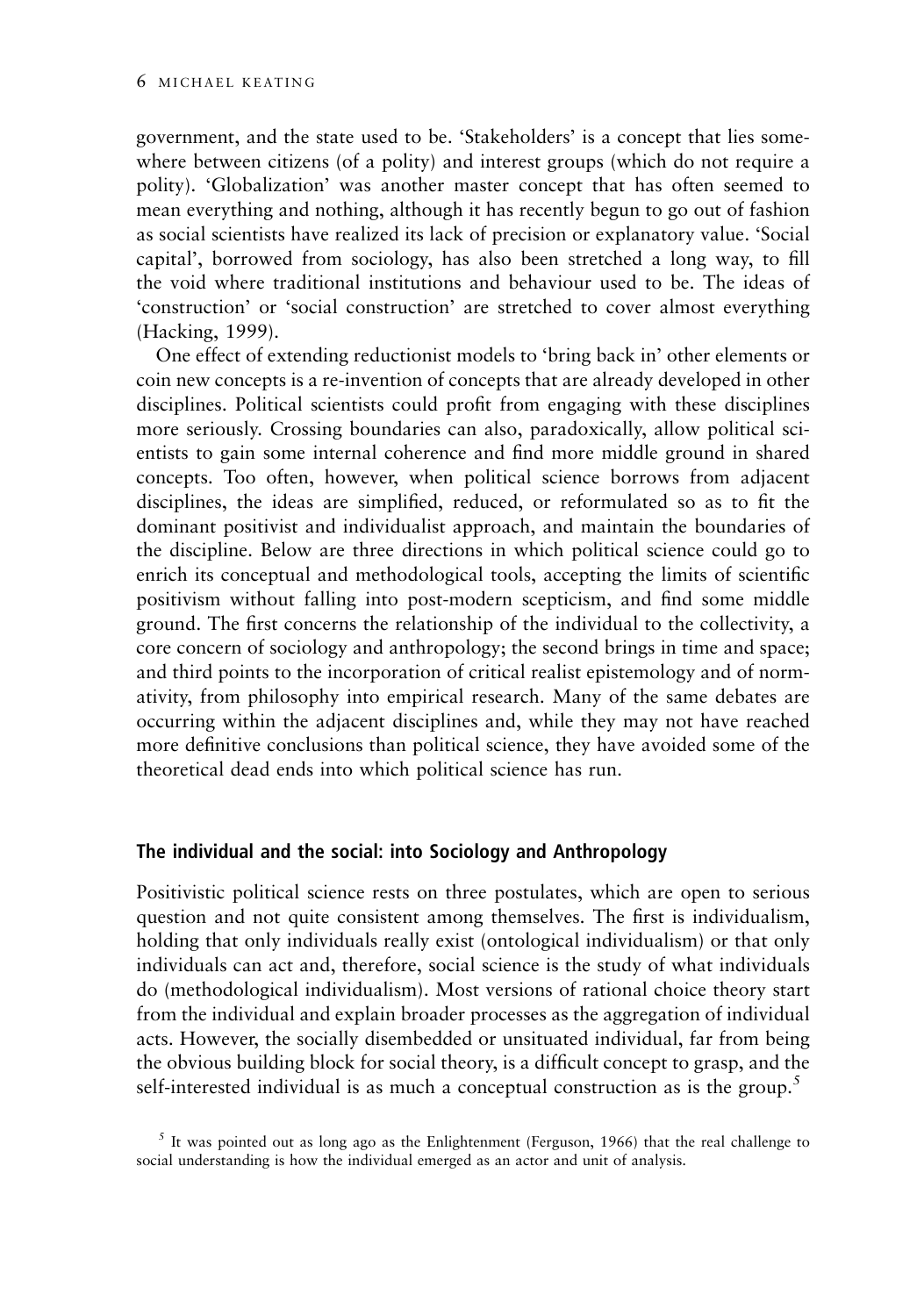Second, methodological individualism is combined with a search for decontextualized knowledge of universal application, which finds expression in the widespread insistence that political science is about the study of variables and not of cases. In the words of Przeworski and Teune (1970), we must 'eliminate proper names'. Action is then explained by the impact of variables, which means that, paradoxically, the individual actually disappears from the explanation. Positivists have, of course, taken into account the complexity of cases, in which factors affect each other, but again reduce it to the same logic as single-variable analysis by modelling their explanation as the interaction effect of variables (Franzese, 2003).

Third, positivists seek explanation based on causal mechanisms. Yet, this just raises further problems as causation itself can take different forms, such as Aristotle's four (efficient, material, final, and formal). For example, in a murder case, the forensic scientist may say that cause was a gunshot, the police will look for motive, and the criminologist will examine the social conditions that are linked to the incidence of murder. In the positivist tradition, the strongest proof of causation is given by correlation of variables, using large numbers of cases. This form of causal theory is, however, probabilistic, showing only the likelihood that one factor will cause a particular outcome, not the certainty (as with the criminologist above). The uncertainty may for some positivists merely stem from the lack of data and could be resolved with more information, allowing us to control for all relevant variables; but even many positivists would concede that there is at least an undetermined element. In any case, correlation is not causation in a strict sense as found in Newtonian physics, merely an indicator that there is likely to be a causal mechanism, albeit hidden in a 'black box'.<sup>6</sup> Sometimes rational choice theory is invoked here to show that, in given circumstances, a rational actor would act only in one way. This violates the rational choice model in two ways. It brings in determinism to choice (see above) and it uses a formal model, which is by definition non-falsifiable, to back an empirical claim. Indeed, as Jackson (2006) notes, it involves an act of interpretation.

What is missing is a theoretical synthesis that would place the individual in context; account for actions in general as well as particular actions; and incorporate theories of motivation and reasons into explanations of behaviour, a central concern of Weber (2004) and, more recently, Pizzorno (2008). Neoinstitutionalism is pushing at the boundaries here, particularly its sociological and normative variants, which show that actors may act not merely according to a **Q8** logic of consequences but according to a logic of appropriateness (March and Olsen, 1984, 1989; Hall and Taylor, 1996).<sup>7</sup> Political science has also returned to

<sup>6</sup> Brady and Collier (2004) say that causal mechanisms are the same as intervening variables, reducing them to more of the same thing. King et al. (1994: 86) argue that looking for causal mechanisms will merely pose the same problem at ever-lower levels, since these too will just be correlations and beg the same question. This problem, however, stems from their own unwillingness to step outside their frame of analysis and look at motivation.

 $<sup>7</sup>$  This insight is also found in Weber (2004).</sup>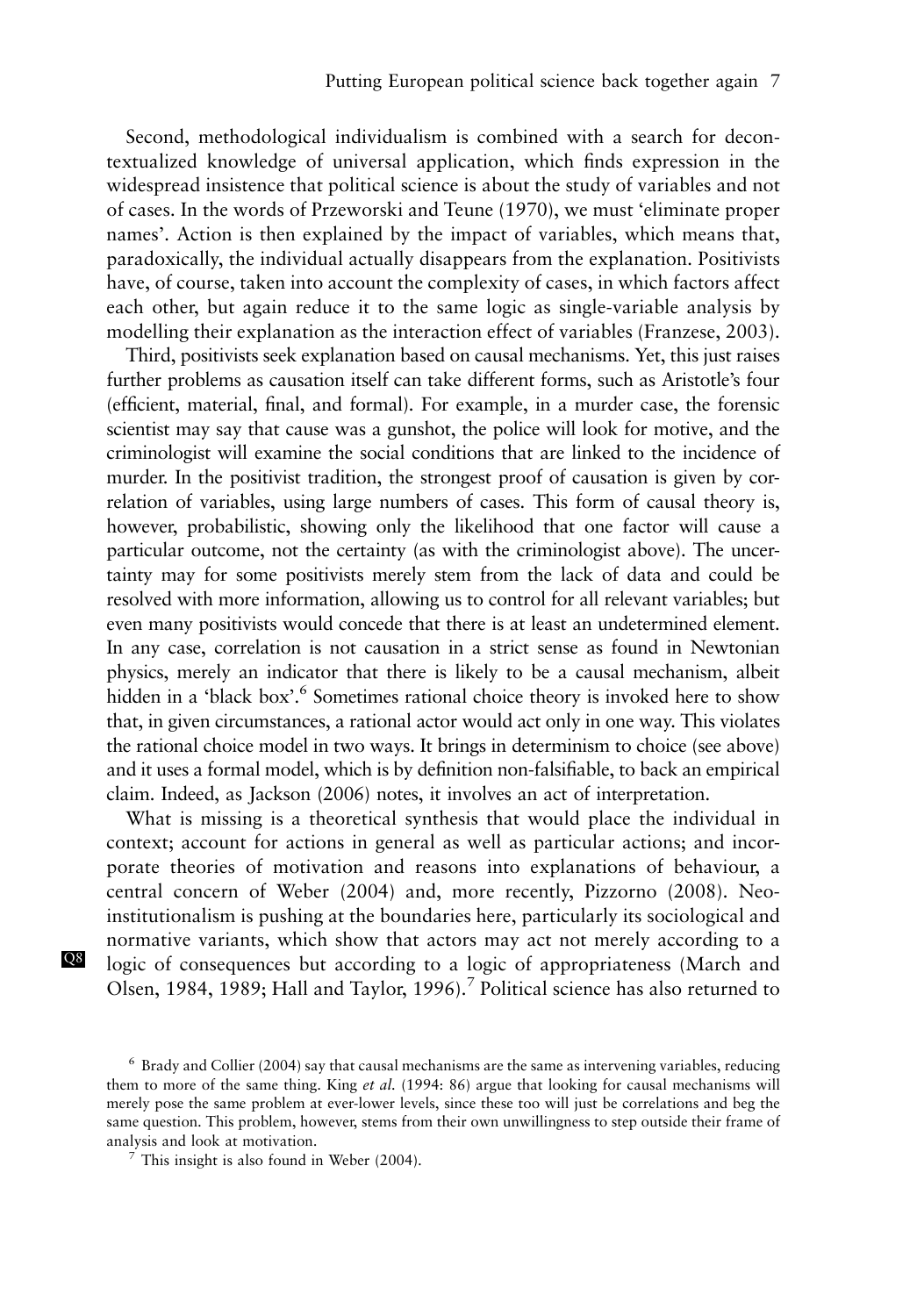#### 8 MICHAEL KEATING

the study of ideas and values, although in the consistent search for positivist consistency it tends to treat these as variables on the same analytical level as other 'causal' factors.

It has struggled, however, to re-embrace the concept of culture, which was widely neglected in the course of the discipline's becoming more scientific. Culture has come back in four ways. Political culture, an idea pioneered in the 1960s, has been revived from the 1980s (Almond and Verba, 1980; Inglehart, 1988; Lane and Ersson, 2005). Social capital is a concept that has come into prominence to bridge the gap between individual and collective action (Coleman, 1988; Portes, 2001). It is sometimes expressed as trust, an understanding that good behaviour will be reciprocated. Civil society is now often seen as a domain of collective action and interaction outside the institutions of the state, although in its original meaning it covered the state as well (Ferguson, 1966), doing some of the current work of 'governance'. Trust is used as a broad concept to explain actions not reducible to the logic of simultaneous reciprocity.

The problem is that these concepts are then usually operationalized according to the individualist/positivist logic and treated as variables, not ways of appreciating whole cases. Political culture is reduced to the social and political values held by individuals and then measured by surveys of individuals. Trust is similarly measured by surveys asking individuals whether they trust people in general or particular types of people.8 Social capital is measured either by counting numbers of associations, or by survey questions directed at individuals. The quality of civil society is measured by counting groups. All of these help to fill the gap where conventional conceptions of politics and the state have been found wanting, but they do not take on board the real significance of the underlying concepts. Surveys are prone to level of analysis fallacies (individual or ecological) by inferring from the individual to the collective or vice versa. More fundamentally, the four related concepts are not fundamentally about attitudes or institutions, but about relationships. They are essentially contextual and, rather than being subjective (as in attitudes) or objective (as in associations) they are inter-subjective (Delanty, 1999; Bevir, 2000).

Rather than try to subject culture to the same treatment as other variables in positivist analysis, political scientists should return to a Weberian (2004) understanding and recognize that it has several dimensions (Lichbach, 1997; Ross, 1997). One is as a means of defining the reference group, whether this be an ethnicity, a social class or a social or political movement. Identity has come to new prominence in social science, as the old categories of modern or industrial society seem to lose their power. In its worst form, this becomes a form of primordialism or essentialism, in which individuals are credited with ascriptive identities, which guide and explain behaviour. More sophisticated approaches see social and political

<sup>8</sup> Putnam (1993) in his much-cited work on Italy, refers briefly to the political culture tradition in the first chapter, but then avoids the term almost completely, preferring the neologism of 'civicness' and then borrowing the concept of social capital.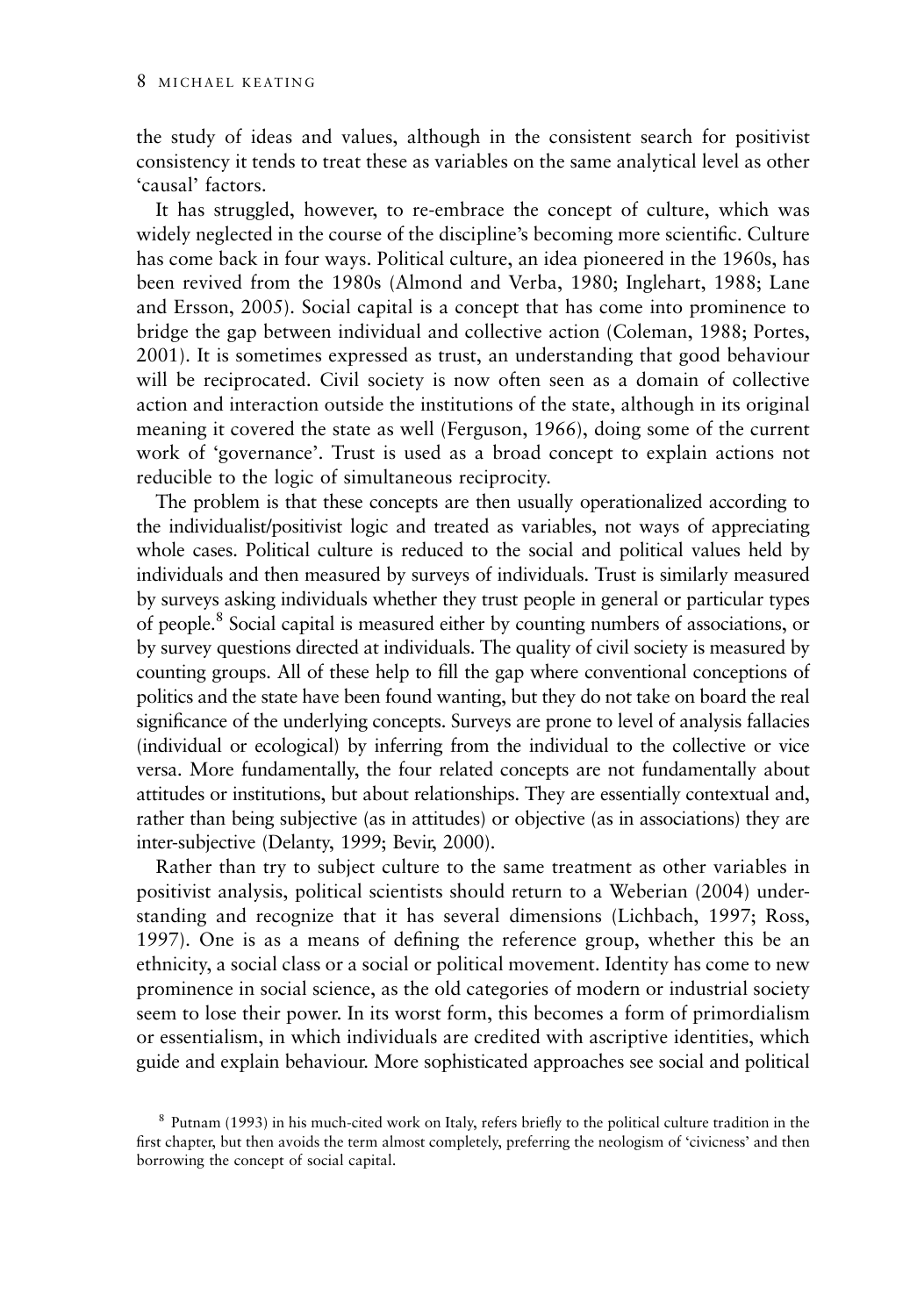identities as constructed, contested, open to change, and often ambivalent. Individuals may have more than one identity, often corresponding to different social roles – say, as a parent, a member of a national group, a member of a class – but even competing as influences within a single role, as when people have more than one ethnic identity available. Identity in this sense is forged by socialization into a culture, which consists of an elaborate series of codes, including shared knowledge and interpretations.

A second element is a framework for interpretation and constructing visions of the world. The scientific endeavour has historically been to establish one set of meanings and interpretation of the physical world, and positivist social science has since the nineteenth century had similar ambitions. Yet, human beings make their own interpretations of themselves, their situation and other humans, and social scientists, in turn, need to interpret the interpretations. An obvious example is religious beliefs, which contain their own cosmologies, including visions of both the physical and spiritual worlds not reducible to instrumental calculation.

A third element concerns the value put on particular actions and attitudes. Here cultural approaches may complement rational choice ones (Lane and Ersson, 2005). If rational choice analysis assumes that people will maximize their own utility function, cultural analysis helps explain what that utility function is.

None of these three elements implies that societies are homogeneous and monolithic or unchanging. Societal cultures are almost always contested as valuations of behaviour and achievement evolve, and it is this very quality that leads to their more explicit articulation. Interpretations of the world shift and are never more than partially shared. Definitions of group membership are contested at the boundary, which is where much of the most interesting work on culture is done. Individuals normally belong to more than one cultural milieu, receiving multiple and often conflicting signals. Cultural communities are rarely sealed but overlap and link at many points. It is precisely this form of contestation and debate that allows evolution and change so that any society will contain within it the seeds of its own transformation.

Anthropology takes us deeper into the relationship between subjective perceptions of the world and the social context (Geertz, 1973). Ethnographic research starts with cases, looking at their internal logic and the way in which actors themselves read their situation. This does not, as some critics argue, mean that there is no method. On the contrary, cases have to be framed, since they do not exist in a concrete way, a rigorous methodology is needed and specific methods employed (Bray, 2008). Studies are 'holistic' in examining many aspects of a single case, rather than selected aspects of several cases. They are in-depth, in learning more about a few cases rather than less about more. For many years, ethnographic work and anthropology in general was thought appropriate for 'pre-modern' societies, while modern society as the domain of sociology and political science, with their rationalist assumptions.<sup>9</sup>

<sup>&</sup>lt;sup>9</sup> One of the rare European societies allocated to the anthropologists was the Basque Country, confirming stereotypes about its mysterious and pre-modern social structures and norms.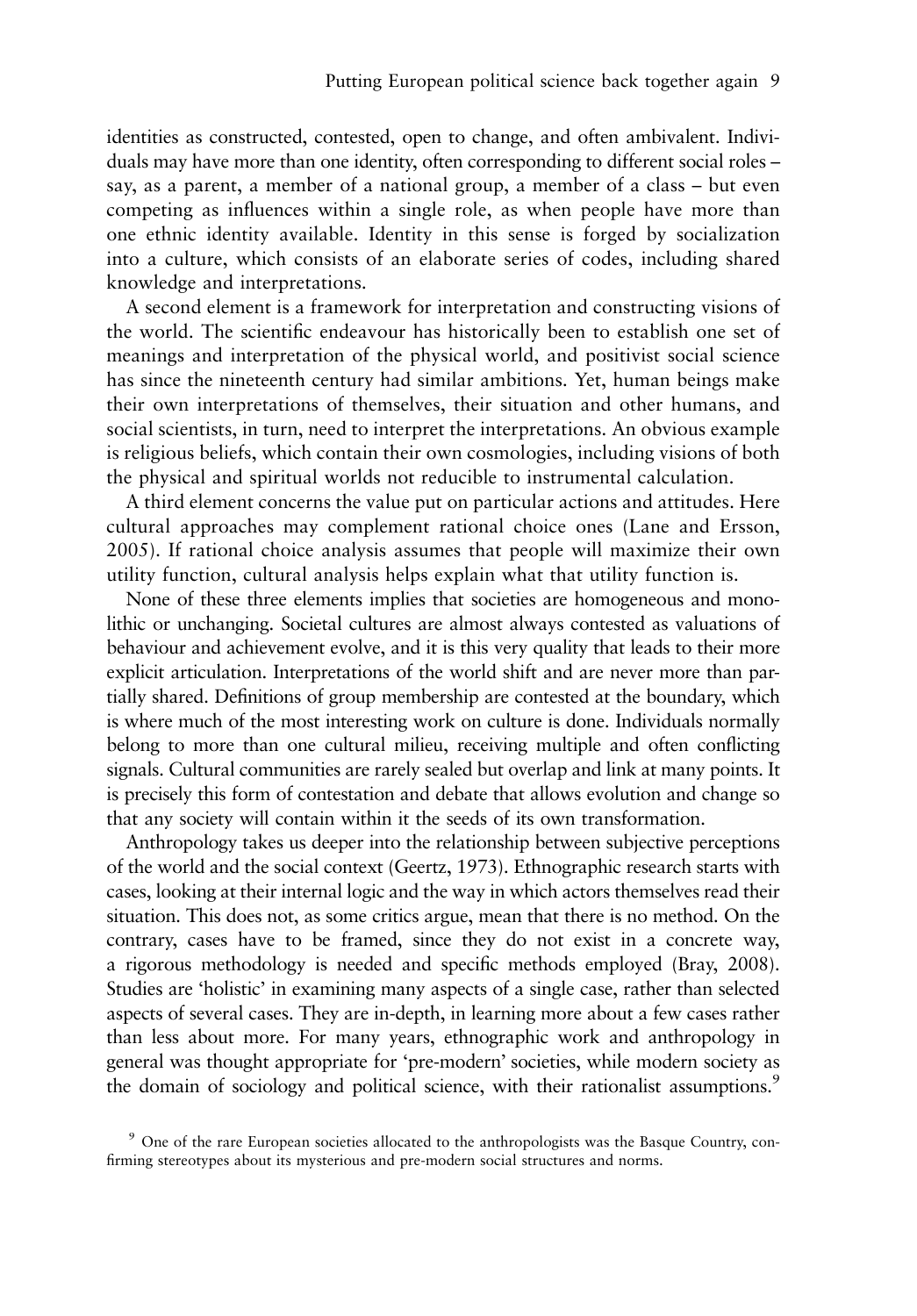Since this prejudicial way of dividing the world has been abandoned, ethnographers have moved into the study of European society and politics, with some very interesting results (Abélès, 1989), by no means in general contradiction to those found using other social science methods but often complementing them. Ethnographic findings about how individuals perceive issues can also be used to improve the quality of questions in survey analysis and to interpret their results. Even some branches of economics have overtaken political science here, as institutional economics have moved from narrow transaction costs models for explaining cooperation into richer cultural ones (North, 2005). Rhodes and Bevir (2006) on the other hand, while usefully bringing culture back in the form of tradition (another Weberian concept) then insist that it be aligned with a radically distinct epistemology, contrasted with positivism.

#### Time and place: into history and geography

At the height of the behavioural revolution, political science was criticized for, if not eliminating time, then at least neglecting history. Since then, historical institutionalists have brought history back in (Steinmo et al., 1992). Some political scientists have used the past merely to generate additional points of observation, as a set of atomized incidents and timeless variables, although Bevir (2008) is unfair in criticizing historical institutionalists on these grounds. On the contrary, they take cases in their historical context and show how events at one time will influence the future. They do not reduce cases to variables but take them as wholes. Comparative historical analysis similarly puts things in their historical context and examines change over time (Mahoney and Rueschemeyer, 2003; Pierson, 2004). The impact has been greater in the United States than in Europe, because in most European countries political science has never become so detached from history. Yet, historical institutionalism has come into Europe, often brought by American scholars working on Europe, where its relationship to history is highly problematic. There seems to be remarkably little cross-over or exchange between political scientists using history and historians themselves and little recognition that the discipline of history is racked by many of the same epistemological and methodological disputes as the social sciences.

Historians have too often been dismissed by political scientists as atheoretical or lacking in method, and indeed historical institutionalism is sometimes seen as a way to make history more 'scientific'. Yet history is theoretical in the sense that it seeks explanations of events, although it does not generally seek universal laws. It proceeds by selection of events from a mass of data and circumstance, and by interpretation of motives, causes, and outcomes. In this, it resembles the more interpretive end of the social sciences, although the connection is rarely made. Historians are also acutely aware of the way in which the selection and writing of history is influenced by events at the time of writing. There has, as in political science, been a reaction away from teleology and the modernist paradigm. Historians are aware that their conceptual and normative lenses are conditioned by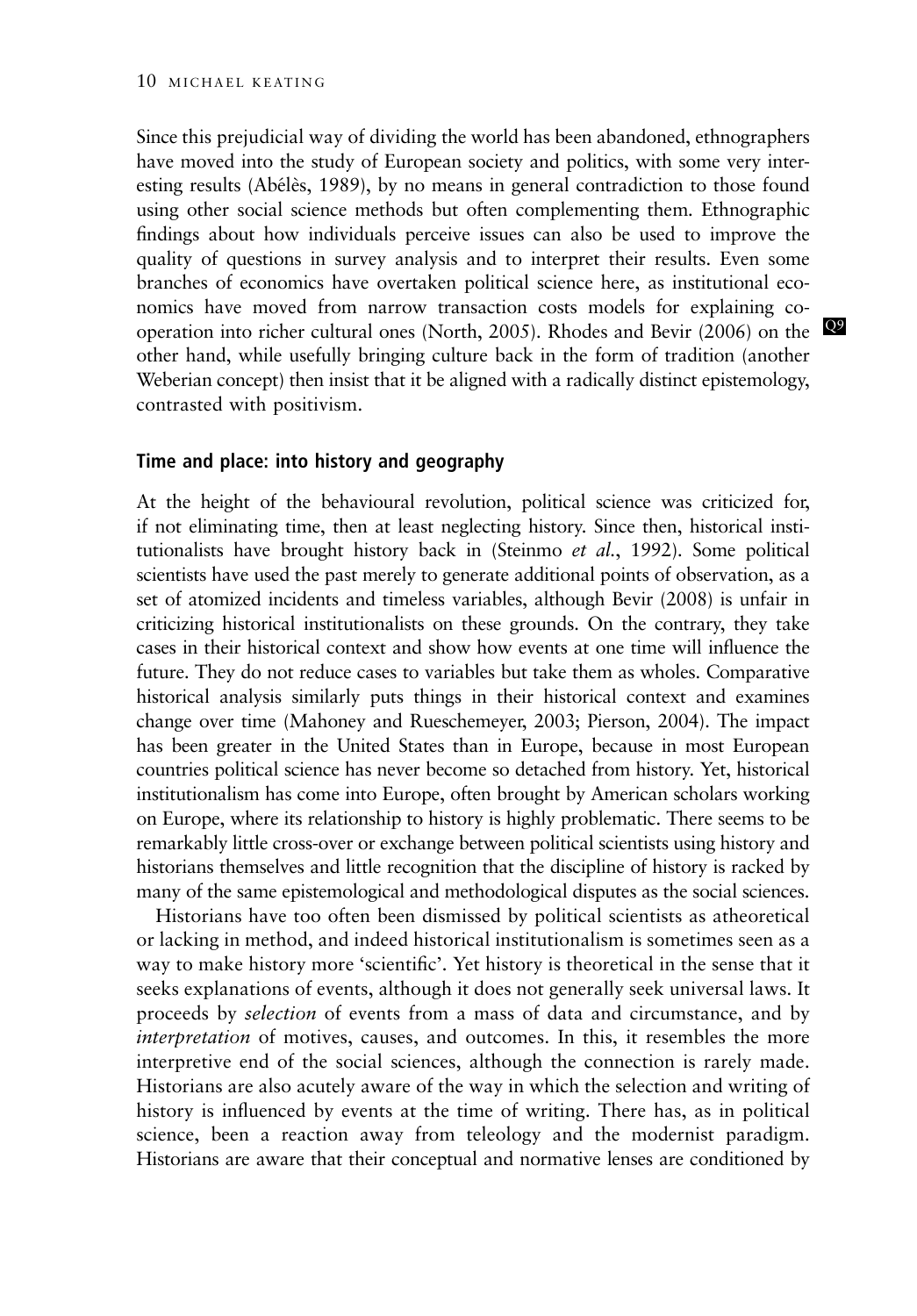present-day concerns. Historiography is prone to constant revision and counterrevision and historians do not expect to arrive at a final consensus on the past.

This insight is often lost on historical institutionalists and practitioners of comparative historical analysis, who tend to treat the past as a set of objective facts and to rely on secondary sources, where the selection of relevant events has already been made. They get away from a pure variable approach and look at whole cases but still depend on a traditional positivist epistemology in order to demonstrate causal effects. This is equally true of the 'process tracing' approach, which seeks to fill in the gaps in causal accounts based on correlation (George and Bennet, 2005).<sup>10</sup> The mechanisms may be the closing or opening of options to individuals (as in rational choice institutionalism) or more sociological or normative. This is not to suggest that they are unaware of the problems of historical sources, but Mahoney and Rueschemeyer (2003: 12, n. 28), for example, address only the problem of bias (which can be corrected by cross-checking) rather than the essentially contested nature of historical interpretation. Indeed they suggest that their approach is based on ontological realism. Lustick (1996) similarly problematizes historical knowledge but in the pursuit of a single agreed account, drawing on multiple sources to check bias. A similar problem affects normative theorists who seek to use history as a justification for granting rights. Kymlicka (1995), like others, would grant rights of self-government to peoples who were self-governing at some time in the past. Nevertheless, the debate about which groups existed and whether they were self-governing is so informed by considerations of the present that it merely displaces the normative debate about rights, projected into the past.

The alternative, however, is not to adopt a position of relativism or hyperconstructivism, in which anyone's view of the past is as valid as anyone else's or, with Jenkins (2006), to abandon history altogether on the grounds that beyond post-modernism there is nothing. History, rather, needs to be approached critically but with a realization that not all accounts are equally valid (Fulbrook, 2006). There are two requirements here. One is to accept the inescapable importance of interpretation, not in the post-modern sense in which the act of interpretation is the text, but in the more traditional one in which judgement must be made about the material available and its significance, a judgement that can never wholly be replaced by methodological devices.<sup>11</sup> Mahoney and Rueschemeyer's  $(2003)$  dismissal of interpretation as linked to postmodernism thus leaves historical institutionalism with a large whole at its centre.<sup>12</sup> The second is to

 $10$  This approach also raises the problem mentioned in note 6, of infinite regress as we focus on evermore micro levels of analysis in search of ultimate causes.

<sup>&</sup>lt;sup>11</sup> Bevir and Rhodes (2003) are among the few who explicitly distinguish these two forms of interpretation.

<sup>&</sup>lt;sup>12</sup> They even worry that encouraging interpretation will steer young researchers 'toward the theoretical nihilism embraced in the more extreme forms of postmodern theory' (Mahoney and Rueschemeyer, 2003: 24).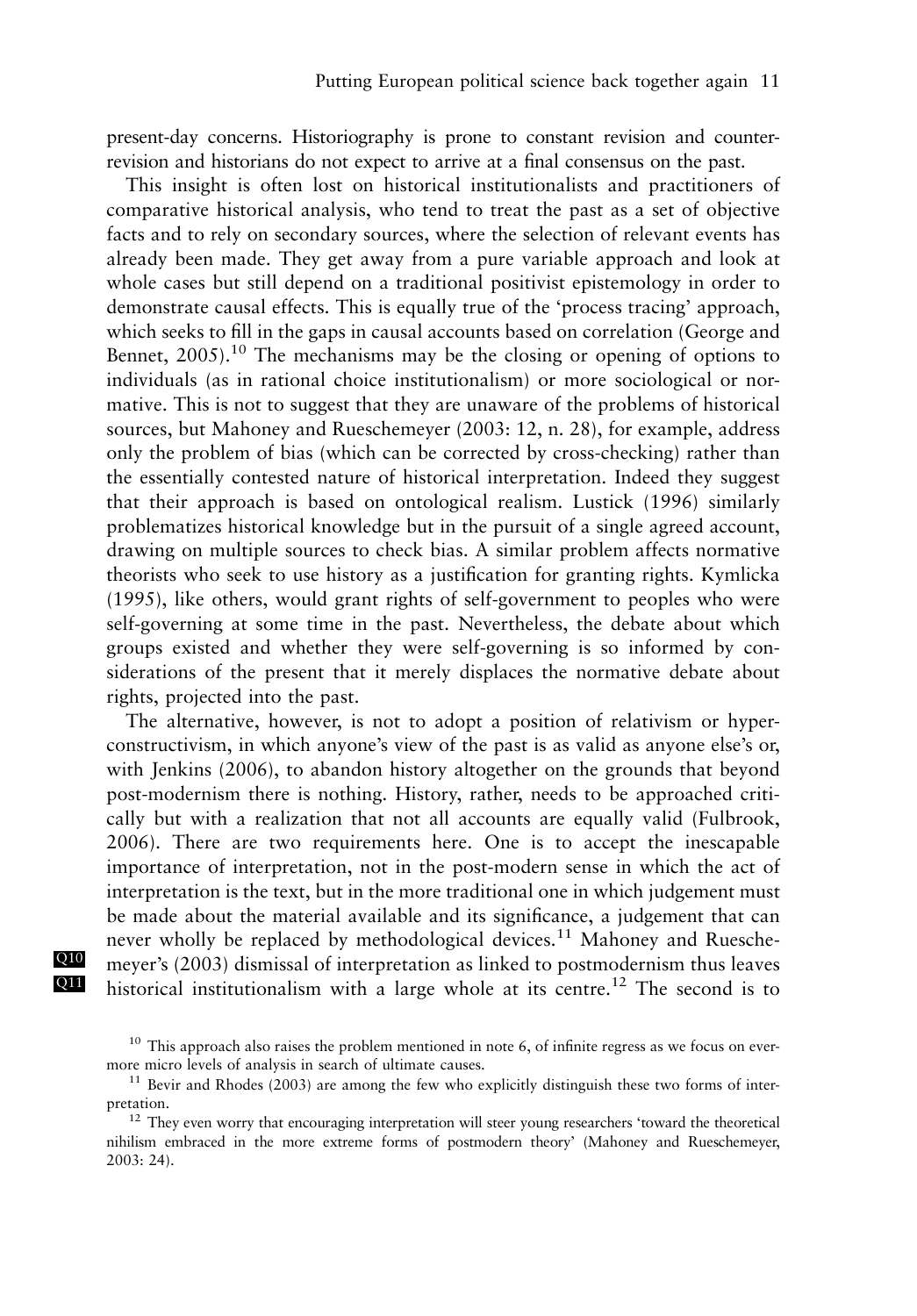realize that the present may determine our understanding of the past as much as the past determines the present. Indeed objectively bad history, in the form of myths, may be more powerful again. Myths in this sense are not necessarily false, rather their power is independent of their truth or falsehood. They are, rather, an ingredient in the societal culture, a way of making sense of the world, establishing community, and asserting values. Again, there is no reason why political science should remain separated from history or why it should not include critical historiography as one of the factors that influence social and political life.

Political (and other social) scientists are now widely agreed that both state and nation are products of modernity. It is the challenge to these, I have argued, that has provoked the wave of new concepts among positivists as well as the postmodernist challenge. Yet a longer historical perspective shows that politics is perennial and forms of polity can be traced back to antiquity (Ferguson and Mansbach, 1996). Political science therefore needs concepts that travel in time. If we keep insisting both that the world is new and that we need new concepts to understand it, then historical knowledge becomes deeply problematic. To take a well-worn example, the exhausted debate between primodialist/perennialist and modernist theories of nationalism can better be addressed by a historically informed analysis of the relationship between group construction and boundaries, and institutions over time.

Positivist political scientists have also sought to eliminate space in the search for universalization. For them, territory itself can explain nothing, only the interaction of variables that happen to impinge on a particular place. In so far as it matters, it tends to be defined by the nation-state as a coincident set of social, economic, and political boundaries. For social geographers, on the other hand, territory is a frame that shapes the usual social and economic variables and structures their interaction. We cannot eliminate territorial effects by controlling for other variables, until territory disappears; nor can we estimate territorial effects as a discrete variable, since this would involve comparing territories with a non-territorial world that does not exist. Territories can thus only be compared with each other. Modern understandings of territory go further, by presenting territory not as sharply bounded space, but as something that is constructed socially in multiple, subtle, and complex ways (Paasi, 2002). Different territorial  $\Box$ imaginations may overlap and are often contested.<sup>13</sup> Such understandings have been influential in the study of culture and of economic development, but much less so in political science. Multilevel governance, which comes out of organization theory, for example, does not appear to include any conceptualization of territory at all. This again implies the use of case study methods and ethnographic approaches to complement statistical and institutional analysis.

<sup>&</sup>lt;sup>13</sup> Fernand Braudel (1986) has a wonderful account of what, where and when was the province of Gascony.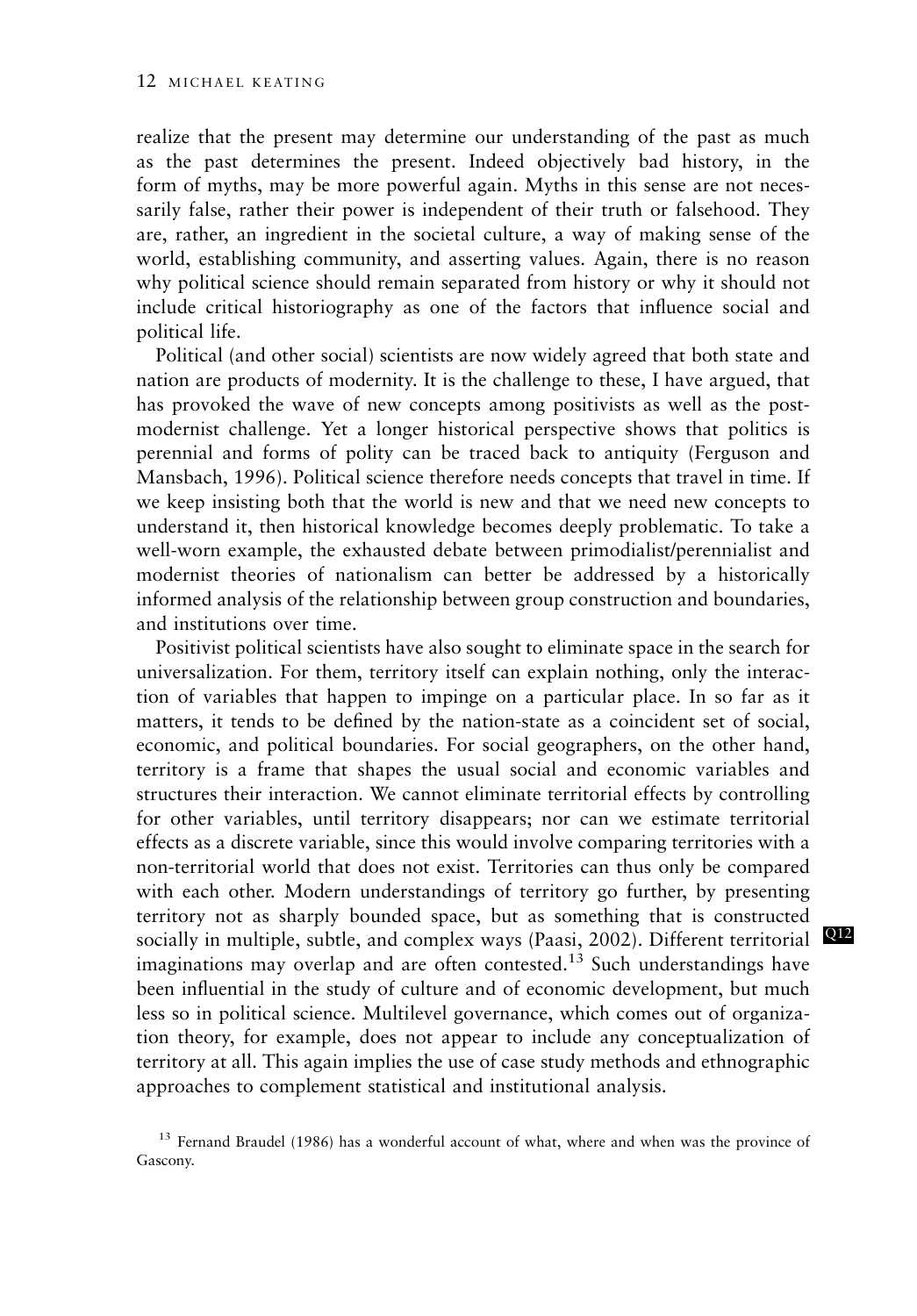#### Epistemology and the normative turn: into philosophy

Commenting on the long division in epistemology, (Hacking, 1999: 84) cites the aphorism that everyone is born either an Aristotelian or a Platonist. Bevir (2008) criticizes political scientists for their ignorance of recent developments in philosophy as the basis for his radical interpretivism. Yet on another reading, the debate between positivists and constructivists has exhausted its substance. It is difficult to find naïve positivists, who believe that the social world is real in the way the natural world is, or that there is a one-to-one correspondence between  $Q13$  that world and their own concepts.<sup>14</sup> Bhaskar's (2002) critical realism unpacks the issues, observing that one can be an ontological realist (accepting the existence of the world) but an epistemological relativist. Constructivists do not deny the existence of a material world or the possibility of truth but insist that it is not to be confused with our conceptual understanding of it (Kratochwil, 2008).

Similarly, embracing normative questions does not entail abandoning realist ontology or even positivist epistemology. Originating in nineteenth-century conceptions of science, the attempt to exclude norms and values reached its apogee in post-war American social science. The overwhelming value consensus concealed the very presence of values, although the whole modernist paradigm was valueladen and assumptions about liberal pluralism underpinned much of the research effort. Questions of the good were consigned to political philosophy, which tended to operate with hypothetical cases rather than dealing with social reality in its complexity. Cultures not conforming to the modernist paradigm could be assigned to other disciplines, notably anthropology, whose techniques in turn were excluded from the study of western polities.

Yet many of the concepts of traditional political science are normatively loaded. This was always true of 'development' (political and economic) or of the Weberian concept of the state. Now that the state itself has been demystified and transformed, its implicit legitimacy is exposed to questioning. Faced with challenges from above, below, and laterally, its defenders need an explicit justification.<sup>15</sup> Normativity is inescapable when political scientists have to grapple with concepts like democratization, multiculturalism, or self-determination.

The old concepts of state and government provided an apparently clear focus for students of politics, with its demarcated political institutions. With their invocation of governors and governed and its institutionalization in forms of domination, participation, and representation, they also lend themselves to normative questions about representation and accountability. We can talk of democratic government, participative government, tyrannical government and so

<sup>&</sup>lt;sup>14</sup> Bevir's (2008) 'naïve realists' who believe that social classes, for example, are independent of our own definitions of them, look like straw men.

<sup>&</sup>lt;sup>15</sup> This emerges strongly from Bartolini's (2006) work on restructuring Europe, which reveals numerous concerns about the effects of transformation.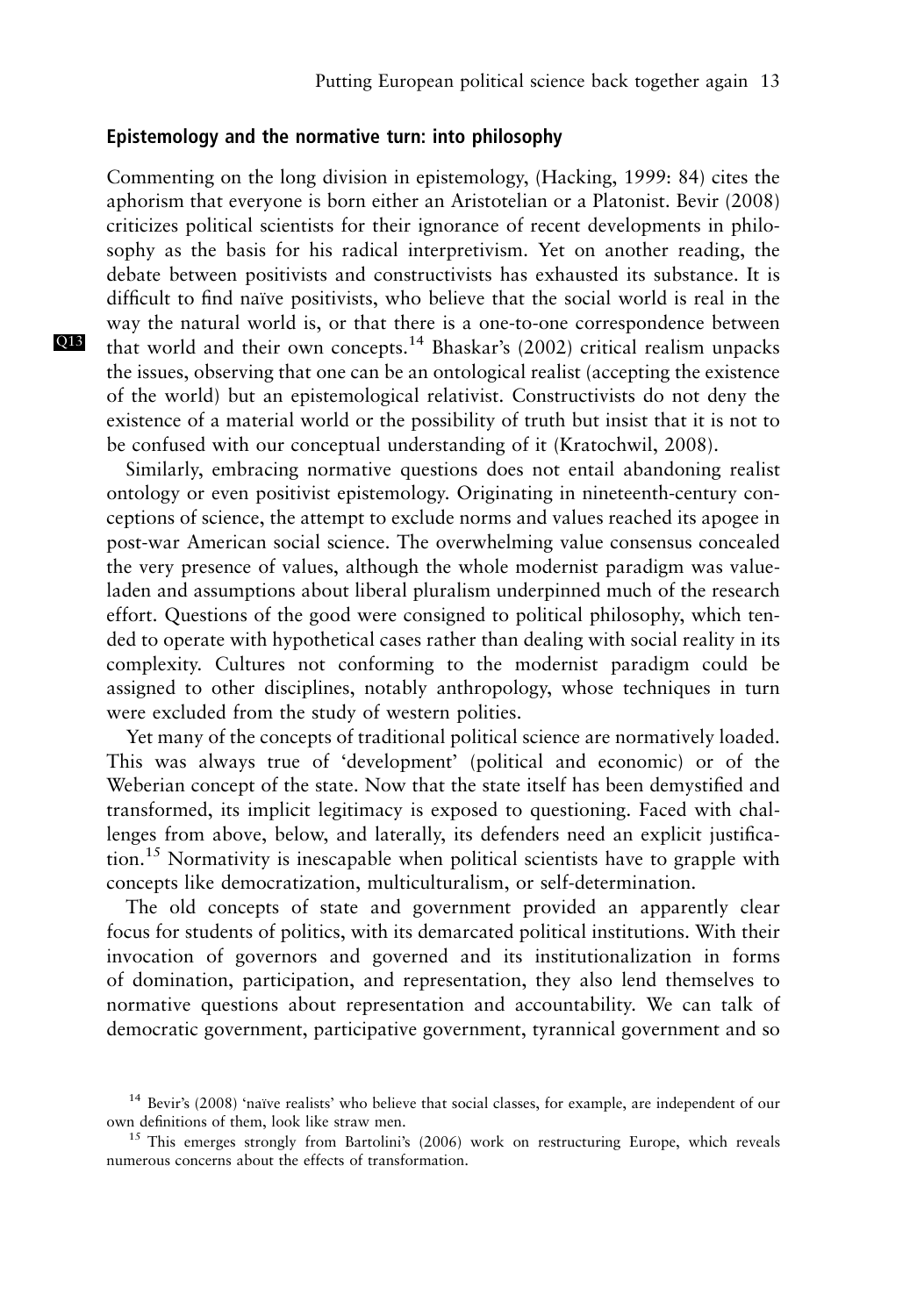on, while disagreeing on the practical applications. States can be legitimate or not according to varied criteria, although they were usually taken for granted except in extreme cases or civil strife or ethnic disaffection. With the old certainties of state and government under challenge as analytical concepts, political science is faced with the need to think about the legitimation of power and authority. The emergence of the European Union has sparked another debate about legitimacy and it is striking how often this debate falls back on concepts that are essentially derived from the nation-state frame such as the existence or not of a unitary demos, parliamentarism, and federalism.

The governance debate again exposes this. It raises normative questions rather quickly (partly by exposing implicit normative assumptions that were not questioned in the world of government bounded by the nation-state) but, treating the concept as a neutral or positivist one, its advocates lack the concepts and vocabulary to address them.<sup>16</sup> The suggestion (e.g. Bache and Flinders, 2004) that the next stage is to complete the concept by expanding it and then endowing it with a theory of legitimacy involves an inversion of theory (coining a concept and then trying to define it afterwards); normativity is something that is inherent in the design of concepts, not added on as afterthought. The same might be said of stakeholders. The concept carries with it the suggestion of legitimate participants in social and political processes, but is linked to no rigorous theory of how legitimacy might be judged. Yet, at least we can say that the debate about governance has put normative questions back on the agenda of empirical political science.

There is a widespread belief that normative social science is necessarily prescriptive and that it is ideologically skewed. However, most of the debate in normative political theory focuses on broadly shared values and how they can be operationalized and realized in practice, bearing in mind that they may often conflict. This is a task for rigorous logical analysis and empirical social enquiry. Indeed, it is precisely in this combination of normative and empirical work that the social sciences may have the most to offer (Flyvbjerg, 2001; Van Langenhoven, 2007). Nor is the potential influence all one way. Normative theorists have been criticized for sociological naïveté including a tendency to reify or essentialize concepts and categories such as ethnicity, nationality, culture, or identity. Ideas such as deliberative democracy are divorced from the social contexts in which they occur and fail to take into account much of what we already know about political behaviour. The combination of normative and empirical theory is one of the most promising developments in modern political science, although it also takes us back to the classical period before the parting of the social science disciplines (Bauböck, 2008).

<sup>&</sup>lt;sup>16</sup> This explains why it has been taken up by governments and organizations that want to evade or reframe questions of power and legitimacy, so it is no surprise that governance has come to figure so prominently in the vocabulary of the European Commission, the World Bank and Third Way politicians.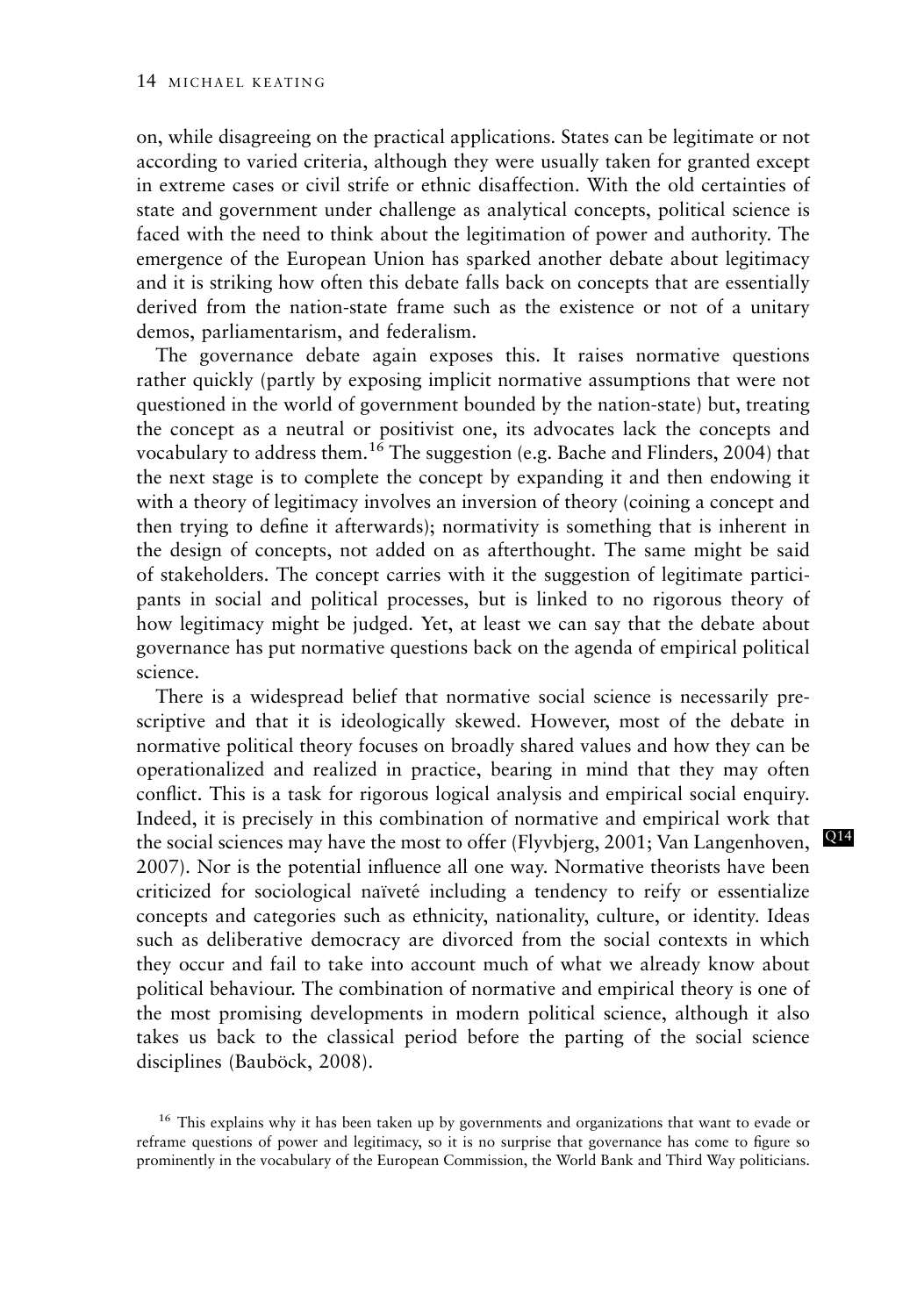#### Methodological pluralism and middle ways

The modernist project to unite political sciences in a single positivist perspective based on the natural sciences has not succeeded. It was internally inconsistent and, as the modernist assumptions underlying both the natural science analogue and the social world have come into question, it has faced increasing challenge. The effort to try and incorporate new ideas within the same rubric has inhibited learning and led to the creation of new concepts that seem to be stretched at birth. Its more radical interpretivist opponents have been, in some respects, its objective allies, in insisting on a dualist approach and the need to choose between them (Bevir, 2008). We are thus presented with two paradigms, with no commensurability or possibility of combining them.

Those who insist on radically distinct epistemologies will continue to do so and it would be futile to try to dissuade them. However, the alternative to modernist positivism is not post-modernism, where that takes the form of radical indeterminacy or relativism. We can work from a modified form of positivism and take in a great deal more than the strict positivist tradition would usually allow. The positivist vision is always incomplete, as indeed is any paradigm in scientific research. It can incorporate interpretation, context, time and place, judgement, and norms without ceasing to be political science. Indeed, before the middle of the twentieth century this was normal.

An obvious alternative both to the effort to encompass everything within the positivist perspective and the sharp 'dualist' one is methodological pluralism. At its extreme, this takes the form of an ontological and epistemological pluralism, in which different approaches would merely co-exist with mutual tolerance. At the other extreme, it refers to the combination of methods in the narrow-sense research techniques, as recommended by those wishing to include qualitative data in the positivist tool-kit. A third approach, however, is to encourage a pluralism of approaches that can inform and learn from each other at the level of methodology, lying between broad world-views and detailed methods. In this sense, it is analogous to social and political pluralism, which is the basis neither for rigid segregation nor for assimilation but rather for mutual influence and development. It is not a search for the ultimate truth but recognizes the inherently uncertain nature of the social sciences. We can probably never arrive at a shared understanding of the social world, any more than we have yet a shared understanding of the physical world; but different perspectives may help us understand diverse aspects and sustain a debate about the whole.

There is no necessary alignment of specific ontologies, epistemologies, methodologies, and techniques. These are separate levels and social scientists can move across them, depending on the question at issue. So rational choice approaches need not be linked to positivist epistemology (as already noted, this is a rather strange combination) but can be linked to culture, where the latter provides motivation. A broadly positivist epistemology is not necessarily incompatible with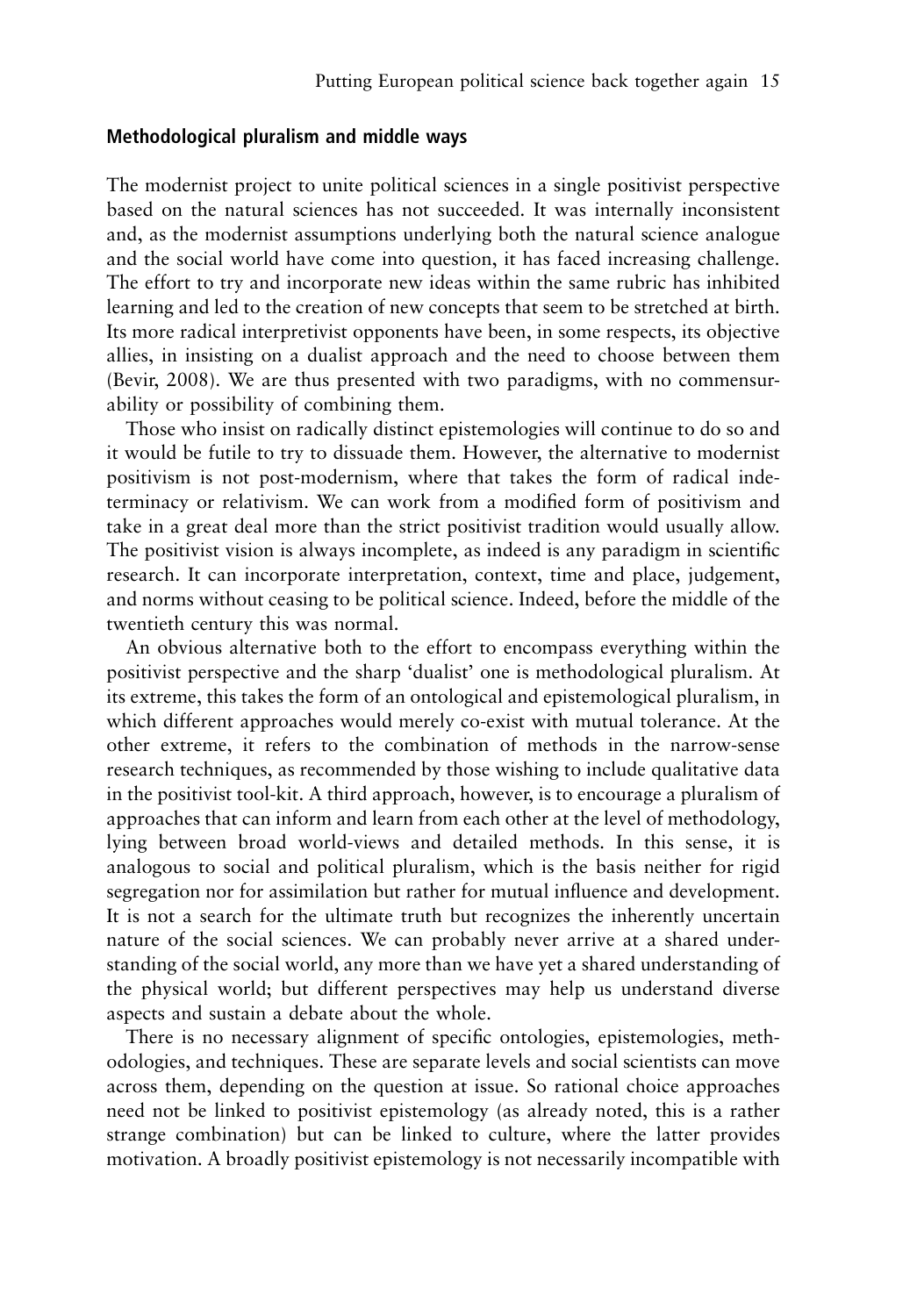ethnographic methods, where these are seen as ways of getting more information. Interpretation is a necessity in all social science, since data do not 'speak for themselves' and does not necessarily imply a normative relativism or an antirealist ontology. Looking at cases in a holistic way or placing them in historical or spatial contexts does not necessarily violate the canons of comparative research, since both cases and variables are artefacts of our research design. Analysis of discourse can be a way of exploring motivation and ideas without linking it to radical forms of interpretivist epistemology. The alternative to traditional positivism is not, therefore, merely scepticism in which commensurate knowledge and comparison are impossible. Rather, by reaching across its internal divisions and into adjacent disciplines, political science can find common ground between its various streams. Debate among political scientists can take place on the basis of reasoned argument invoking various forms of evidence and interpretation.

Most of what I have written applies with particular force to the United States where it is may be linked to broader struggles in society. During the heyday of the behavioural revolution, there was a value consensus in the USA in which it was easy to confound the American model of society with modernity itself. More recently, the value consensus that underpinned American interest-group pluralism has given way to a conflict over cultural values, but rather than fostering pluralism this seems to have unleashed a new struggle over universal truth, which finds its counterpart in the struggle over the one-best-way to do social and political research. It is not that Europe does not have the same arguments about the same issues. Political science is a global enterprise and people on both sides of the Atlantic read the same English-language journals. The domination of political science by US scholars and publications in English encouraged their wide diffusion. The universalizing pretensions of this approach also, of course, made it exportable in the way that national European traditions were not. Rationalchoice Europeans are much like rational-choice Americans and the same can be said of positivism and constructivism. The difference is in the impossibility of ever imposing a single vision, given the diversity of national traditions, often encapsulated in language. Disciplinary boundaries are drawn differently in different European countries; thus, political science never parted company with history in the United Kingdom and Ireland, is close to sociology in Italy and France, and touches on philosophy and law in many countries, especially in southern Europe. There was no need for a debate in Europe about 'bringing the state back in' because in most countries it never went away. There is a deeper concern with culture as tradition, although it is too often contrasted with modernity. The study of the European Union itself has raised questions about the nature of political authority and is necessarily interdisciplinary. Problem-driven rather than methods-driven research, which still, to a large degree, distinguishes European from US doctoral programmes, is another way of opening boundaries. Working within existing frameworks and starting a research project with hypotheses derived from established theories can merely reinforce the paradigms and close off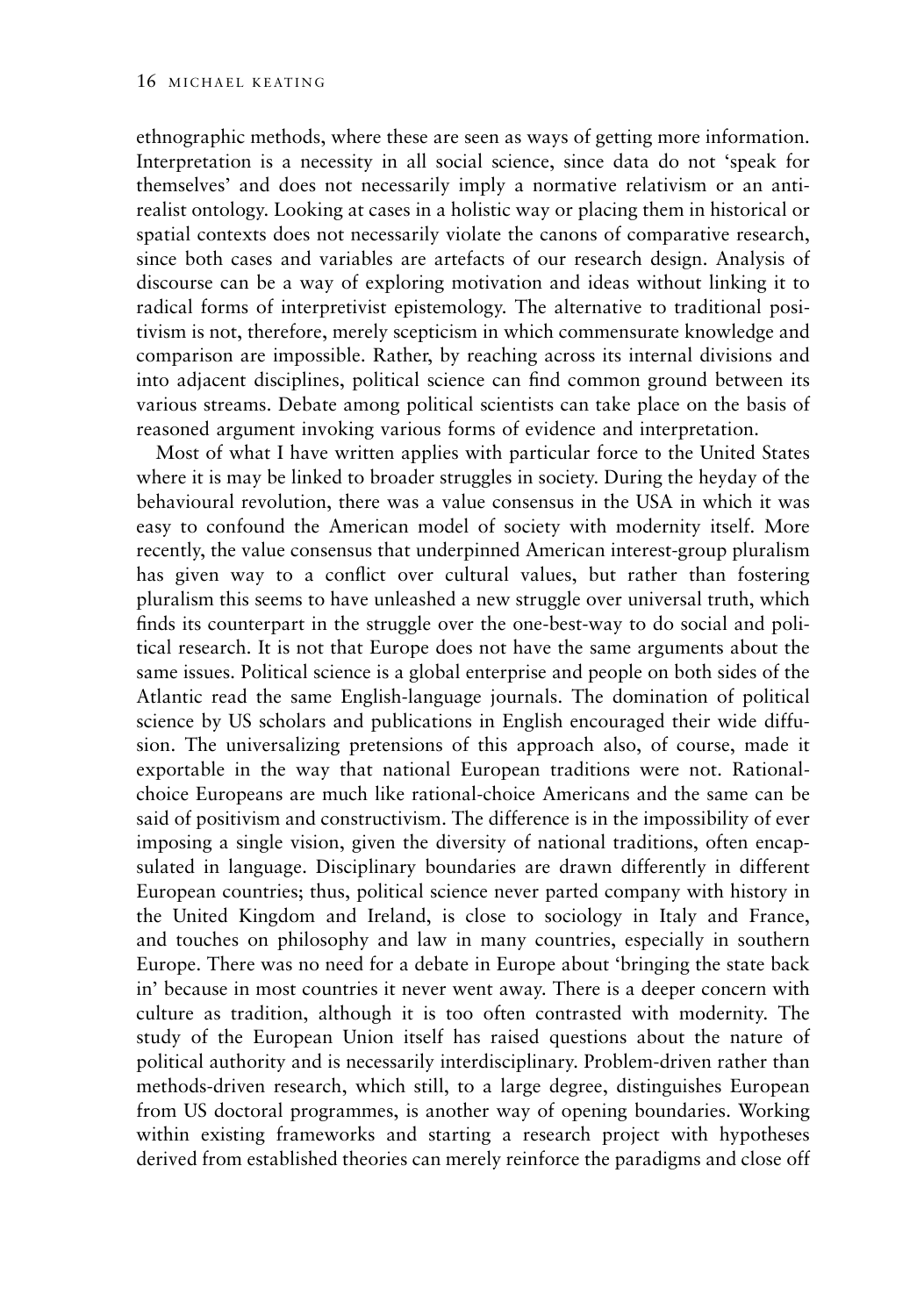$Q15$  innovation.<sup>17</sup> Indeed, some of the most innovative work in social sciences is done by people writing outside their own disciplines altogether.

The division between positivists and interpretivists, however, is reinforced by the organization of the discipline and its organization in the form of a profession. Professions have their own territory to defend and do so by claims to possession of specialized knowledge and expertise. Within this there are journals, departments, and promotion systems to ensure socialization into one or another approach and rewards for those who conform. It is also driven by the emphasis on research methods in doctoral programmes leading to methods-driven rather than problemdriven research. The professionalization of the discipline on American lines or the establishment of a single paradigm for research, on the other hand, would be a retrograde step.<sup>18</sup> So is the mania for competitive citation rankings and the pressure to recognize a hierarchy of journals, which necessarily entails a bias towards particular types of research (Erne, 2007). Politics is more than, and older than, political science and the modern state and can be released from the  $Q16$  assumptions that those bring to it without risking the nihilism feared by Mahoney and Rueschemeyer (2003).

There is always a risk in writing a paper like this of being accused of attacking straw men, or ignoring the complexities of the discipline. There are indeed middle ground approaches out there already. The most crowded middle ground in political science is currently that of neo-institutionalism (Hay, 2002), which in its various forms draws fruitfully on neighbouring disciplines and within the social sciences although the cost is often a stretching of concepts to the point where one might question whether there is a central body of theory.<sup>19</sup> Constructivism, predominantly in international relations, also provides a comparable middle ground, stimulated by hyper-positivist claims of the realists. The perestroika movement in the United States has challenged the orthodoxies of the positivist approach. Modernity itself is being re-appraised in the social sciences (Adams et al., 2004) and, as the radical disjuncture among pre-modern, modern, and post-modern societies comes into question, so are the corresponding social science paradigms. New approaches in evolutionary politics break with the scientistic paradigm and acknowledge that the mechanisms for change in social life must be different from

<sup>17</sup> Bhaskar (2002: 44) writes of the 'poverty of purely abstract, formal, analytical reasoning. There is nowhere in science where you will actually get a stable belief system coherently worked out... Where that happens is in the writing up of a research report so that it can be well refereed and published in a journal and start your career. Otherwise scientists never obey the laws of logic, they never observe analytical reasoning. They always think dialectically.'

<sup>18</sup> An unwitting endorsement of European political science was given recently by Rein Taagepera, who dismissed the European Consortium for Political Research (ECPR) workshop model, commenting that, 'I am not aware of any other scientific discipline carrying out its yearly meeting as a series of workshops. Just imagine physicists or biologists coming together to run a series of joint experiment workshops for a week.' (Josep Colomer's blog, 21 August 2007, http://www.jcolomer.blogspot.com)

<sup>19</sup> For Jordan (1990: 482), indeed, 'New Institutionalism is a label indicating a disposition to oppose the political science mainstream rather than agreement on the content of a new approach.'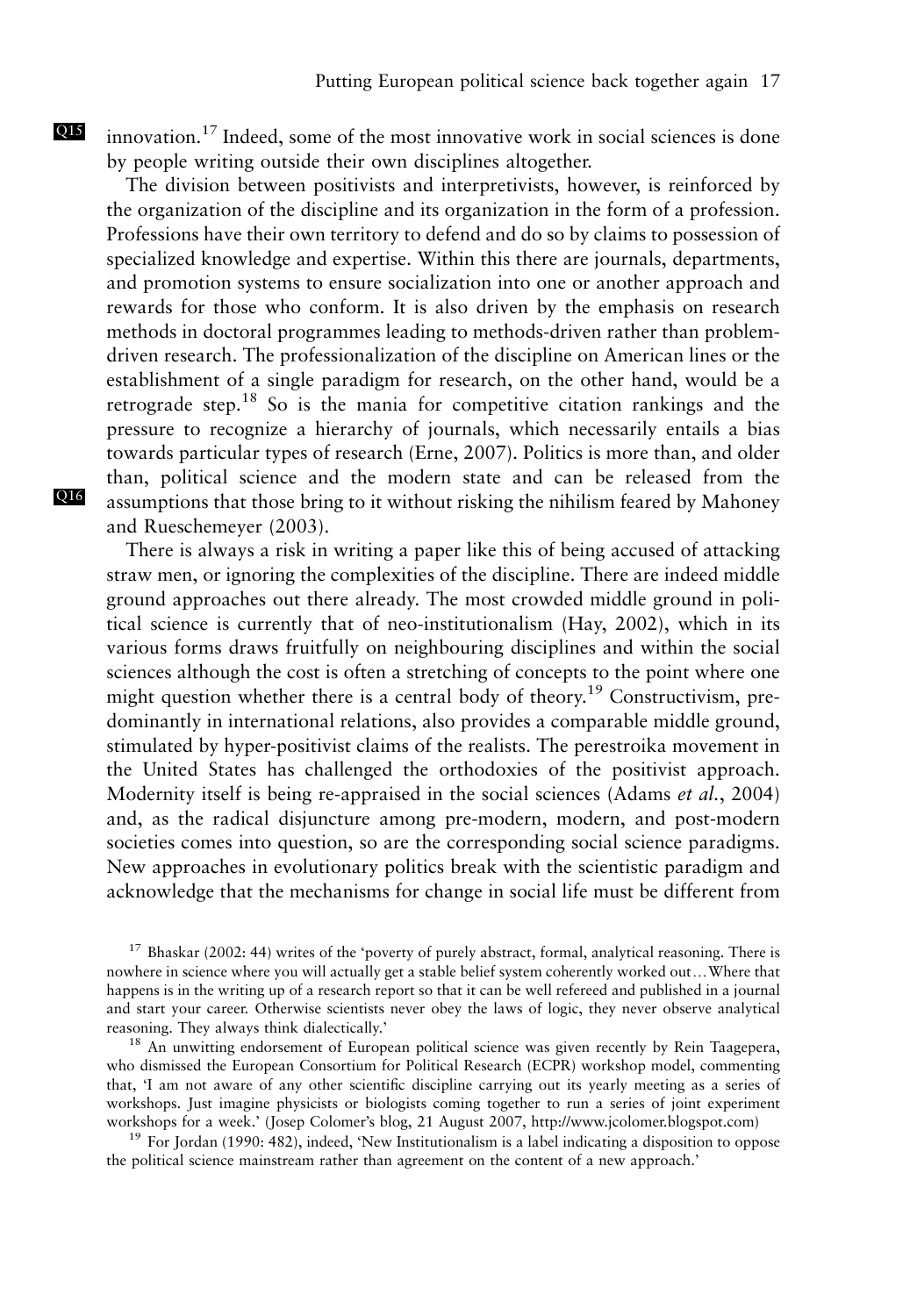those in the natural world (Lewis and Steinmo, 2008). Work on multiculturalism (Banting and Kymlicka, 2007) and European constitutionalism matches empirical with normative concerns. Most academics writing about politics are, quite happily, able to mix and match methods and probably few consciously adhere to the rigidly opposed paradigms. Yet, in justifying our work and in teaching graduate students we seem to feel a need to adhere to standards that we do not practice ourselves. A more self-reflective discipline, more open to the other social sciences and humanities and more conscious of the classics, would have the confidence to innovate more and to accept that absolute truth will remain elusive.

#### Acknowledgements

I am grateful to Donatella della Porta and to the three referees of this journal for useful comments on an earlier draft.

#### References

- Abélès, M. (1989), Jours tranquilles en 89: ethnologie politique d'un département français, Paris: Editions O. Jacob.
- Adams, J., E.S. Clemens and A.S. Orloff (eds) (2004), 'Introduction: social theory, modernity, and the **Q17Q18** three waves of historical sociology', in Remaking Modernity: Politics, History, and Sociology, Durham: Duke University Press.
- Almond, G.A. and S. Verba (eds) (1980), The Civic Culture Revisited, Boston: Little, Brown.
- Bache, I. and M. Flinders (eds) (2004), 'Multi-level governance: conclusions and implications', in Multilevel Governance, Oxford: Oxford University Press.
- Banting, K. and W. Kymlicka (eds) (2007), Multiculturalism and the Welfare State, Recognition and Redistribution in Contemporary Democracies, Oxford: Oxford University Press.
- Bartolini, S. (2006), Restructuring Europe: Centre Formation, System Building, and Political Structuring between the Nation State and the European Union, Oxford: Oxford University Press.
- Bauböck, R. (2008), 'Normative political theory and empirical research', in D. della Porta and Q20 M. Keating (eds), Approaches and Methodologies in the Social Sciences: A Pluralist Perspective, Cambridge: Cambridge University Press.
- Bevir, M. (2000), 'On tradition', Humanitas 13: 28–53.
- $\frac{1}{2008}$ ,  $\frac{1}{2008}$ , 'Metamethodology: clearing the underbrush', in J. Box-Steffensmeier, H. Brady and  $\frac{21}{2008}$ D. Collier (eds), The Oxford Handbook of Political Methodology, Oxford: Oxford University Press.

Bevir, M. and R.A.W. Rhodes (2003), Interpreting British Governance, London: Routledge.

- Brady, H.E. and D. Collier (eds) (2004), Rethinking Social Inquiry: Diverse Tools, Shared Standards, Lanham, MD: Rowman and Littlefield.
- Braudel, F. (1986), L'identité de la France, Paris: Arthaud.
- Bray, Z. (2008), 'Ethnographic approaches', in D. della Porta and M. Keating (eds), Approaches and Methodologies in the Social Sciences: A Pluralist Perspective, Cambridge: Cambridge University Press.
- Coleman, J. (1988), 'Social capital in the creation of human capital', American Journal of Sociology 94(Suppl): 95–120.
- Delanty, G. (1999), Social Theory in a Changing World, Cambridge: Polity.
- Erne, R. (2007), 'On the use and abuse of bibliometric performance indicators: a critique of Hix's "global" ranking of political science departments''', European Political Science 6(3): 306–314.

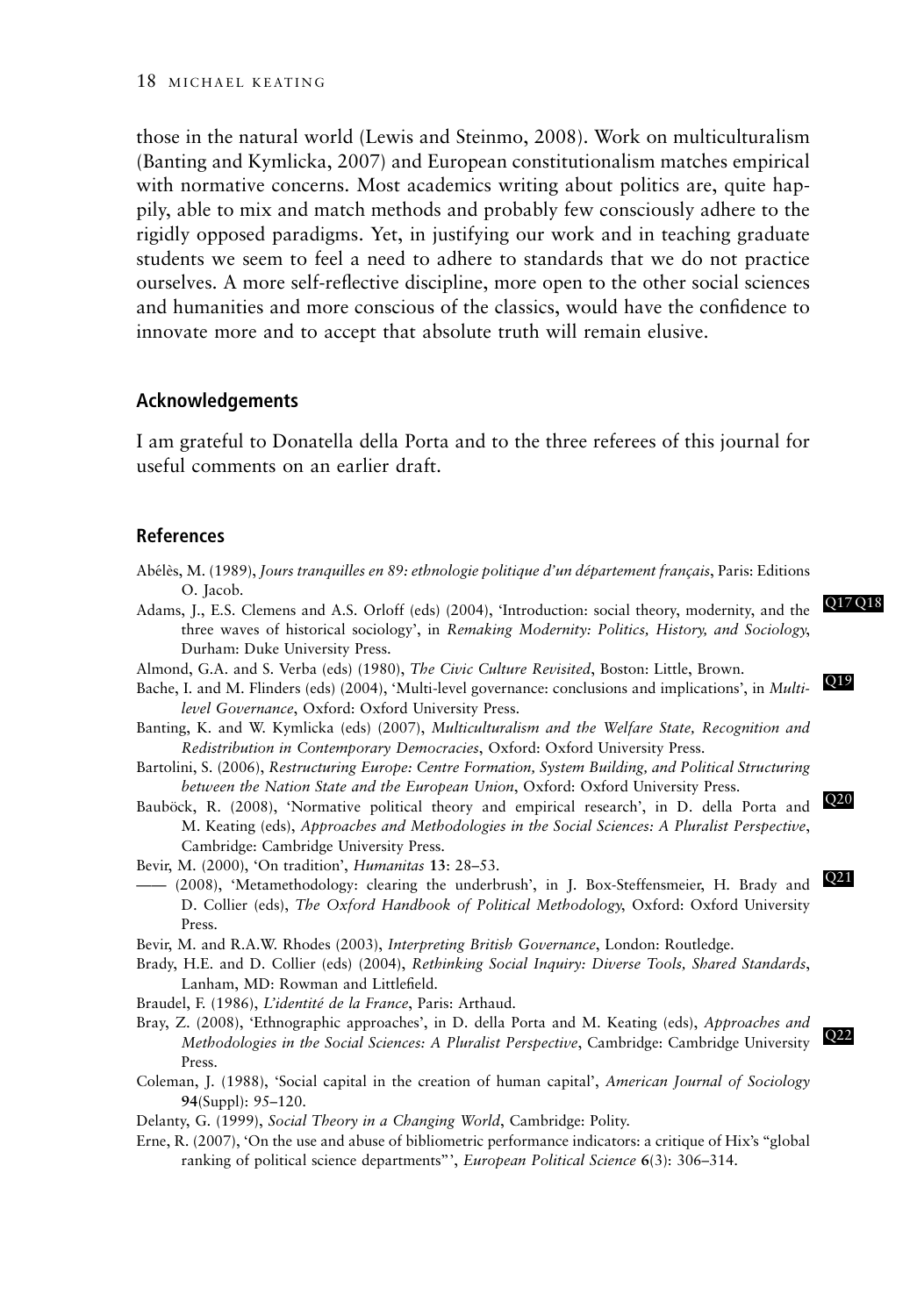- Ferguson, A. (1966), An Essay on the History of Civil Society, 1767, Edinburgh: Edinburgh University Press.
- Ferguson, Y.H. and R.W. Mansbach (1996), Polities: Authority, Identities, and Change, Columbia, SC: University of South Carolina Press.
- Flyvbjerg, B. (2001), Making Social Science Matter, Cambridge: Cambridge University Press.
- Franzese, R. (2003), 'Quantitative empirical methods and context conditionality', APSA-CP Newsletter 14(1): 20–24.
- Fukuyama, F. (1992), The End of History and the Last Man, New York: Free Press.

Research Fulbrook, M. (2006), 'Why historical accounts are inevitably theoretical; but why some accounts are preferable to others', in A.L. Macfie (ed.), The Philosophy of History, Basingstoke: Palgrave.

- Geertz, C. (1973), The Interpretation of Cultures, New York: Basic Books.
- George, A.L. and A. Bennet (2005), Case Studies and Theory Development in the Social Sciences, Cambridge, MA: MIT Press.
- Giddens, A. (1976), The New Rules of Sociological Method, London: Hutchison.
- Grofman, B. (2007), 'Toward a science of politics?', European Political Science 6(2): 143–155.
- Hacking, I. (1999), *The social construction of what?*, Cambridge, MA: Harvard University Press.
- Hall, P.A. and R.C.R. Taylor (1996), 'Political science and the three new institutionalisms', Political Studies 44(5): 936–957.
- Hay, C. (2002), Political Analysis: A Critical Introduction, Basingstoke: Palgrave.
- Inglehart, R. (1988), 'The renaissance of political culture', American Political Science Review 82(4): 1203–1230.
- Jackson, P.T. (2006), 'A statistician strikes out: in defense of genuine methodological diversity', in S.F. Schram and B. Caterino (eds), Making Political Science Matter, New York: New York University Press, 86–97.
- Q24 Jenkins, K. (2006), 'Postmodernism, the end of history and Frank Ankersmit', in A.L. Macfie (ed.), The Philosophy of History, Basingstoke: Palgrave.
	- Jordan, G. (1990), 'Policy community realism versus "new" institutionalist ambiguity', Political Studies XXXVIII(3): 470–484.
	- Keating, M. (2001), Plurinational Democracy, Oxford: Oxford University Press.
	- King, G., R.O. Keohane and S. Verba (1994), Designing Social Inquiry. Scientific Inference in Qualitative Research, Princeton, NJ: Princeton University Press.
- Kratochwil, F. (2008), 'Constructivism: what it is (not) and how it matters', in D. della Porta and M. Keating (eds), Approaches and Methodologies in the Social Sciences: A Pluralist Perspective, Cambridge: Cambridge University Press.
	- Kymlicka, W. (1995), Multicultural Citizenship, Oxford: Oxford University Press.
	- Lane, J.-E. and S. Ersson (2005), Culture and Politics. A Comparative Approach, 2nd edn. Aldershot: Gower.
	- Lewis, O. and S Steinmo (2008), 'Taking evolution seriously', mimeo, Florence: European University Institute.
- Lichbach, M.I. (1997), 'Social theory and comparative politics', in M.I. Lichbach and A.S. Zuckerman (eds), Comparative Politics. Rationality, Structure, and Culture, Cambridge: Cambridge University Press.
	- Lustick, I.S. (1996), 'History, historiography and political science: multiple historical records and the problem of selection bias', American Political Science Review 90(3): 605–618.
- Mahoney, J. and D. Rueschemeyer (eds) (2003), 'Comparative historical analysis: achievements and agendas', in Comparative Historical Research, Cambridge: Cambridge University Press.
	- March, J.G. and J.P. Olsen (1984), 'The new institutionalism: organizational factors in political life', American Political Science Review 78: 734–748.
	- March, J. and J. Olsen (1989), Rediscovering Institutions, New York: Free Press.
	- Marsh, D. and G. Stoker (eds) (1995), Theory and Methods in Political Science, Basingstoke: Macmillan.
	- North, D.C. (2005), Understanding the Process of Economic Change, Princeton, NJ: Princeton University Press.
	- Paasi, A. (2002), 'Place and region: regional worlds and words', Progress in Human Geography 26(6): 802–811.